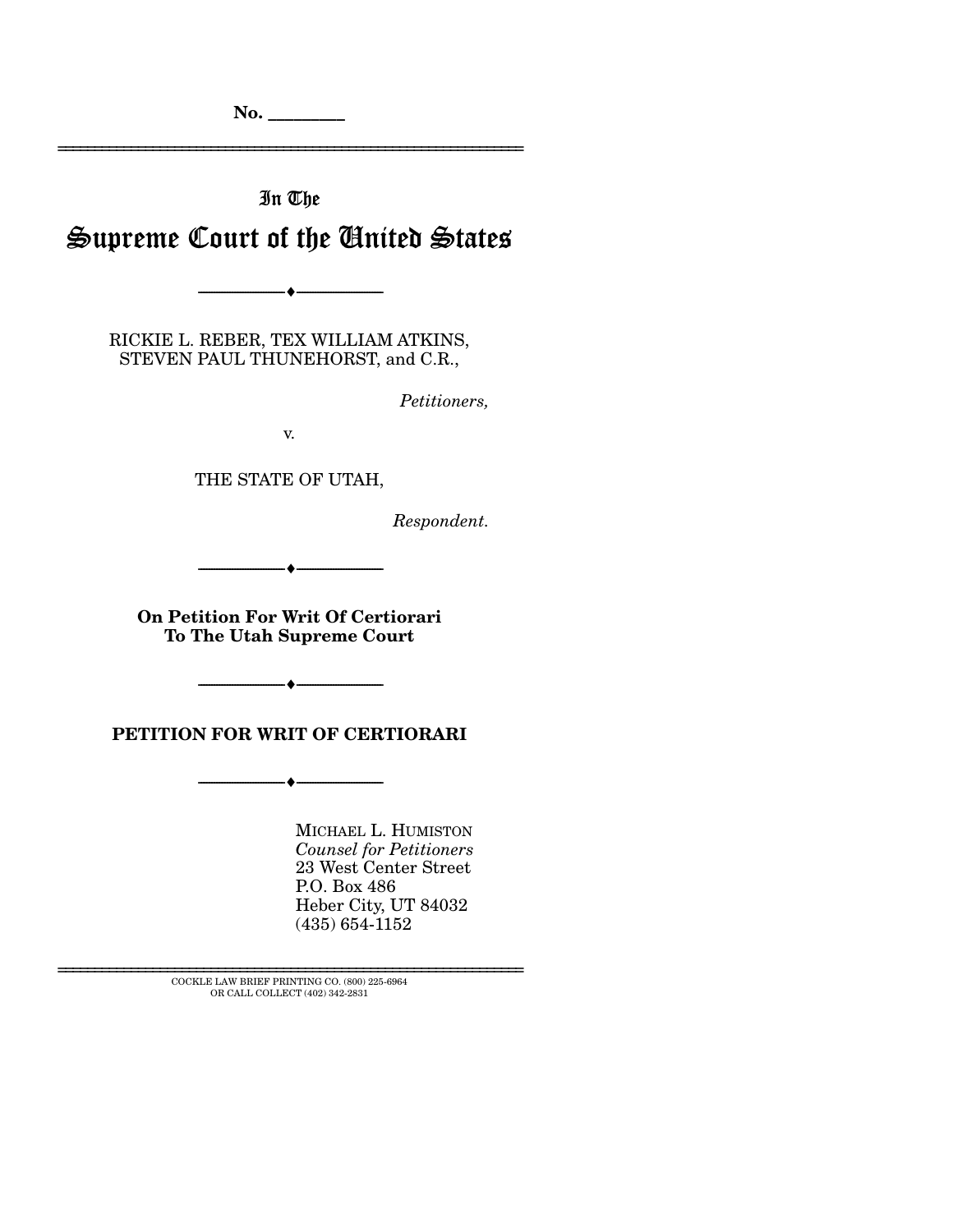#### **QUESTIONS PRESENTED**

 Petitioners, three adults and one minor, are members of an Indian tribe. While hunting on lands within the Indian reservation, they were cited and subsequently convicted in State court for poaching.

 1. Should a jury have been able to determine whether the adult petitioners acted reasonably in relying upon published opinions of the 10th U.S. Circuit Court of Appeals?

 2. Could the juvenile court delete intent as an element of the offense charged against the juvenile petitioner after receiving uncontested evidence that the juvenile acted at the direction of his father and in reliance upon federal court rulings?

 3. Were the adult petitioners denied a fair trial due to bias on the part of the trial judge?

 4. Did the Ute Partition Act expel the Uintah Band as a body from the Ute Tribe? Act of August 27, 1954, ch. 1009, 68 Stat. 868, 25 U.S.C. §§677-677aa.

 5. Could the Ute Partition Act have any effect on the treaty rights of a person born prior to the Act who was not included on the termination roll prepared under the Act?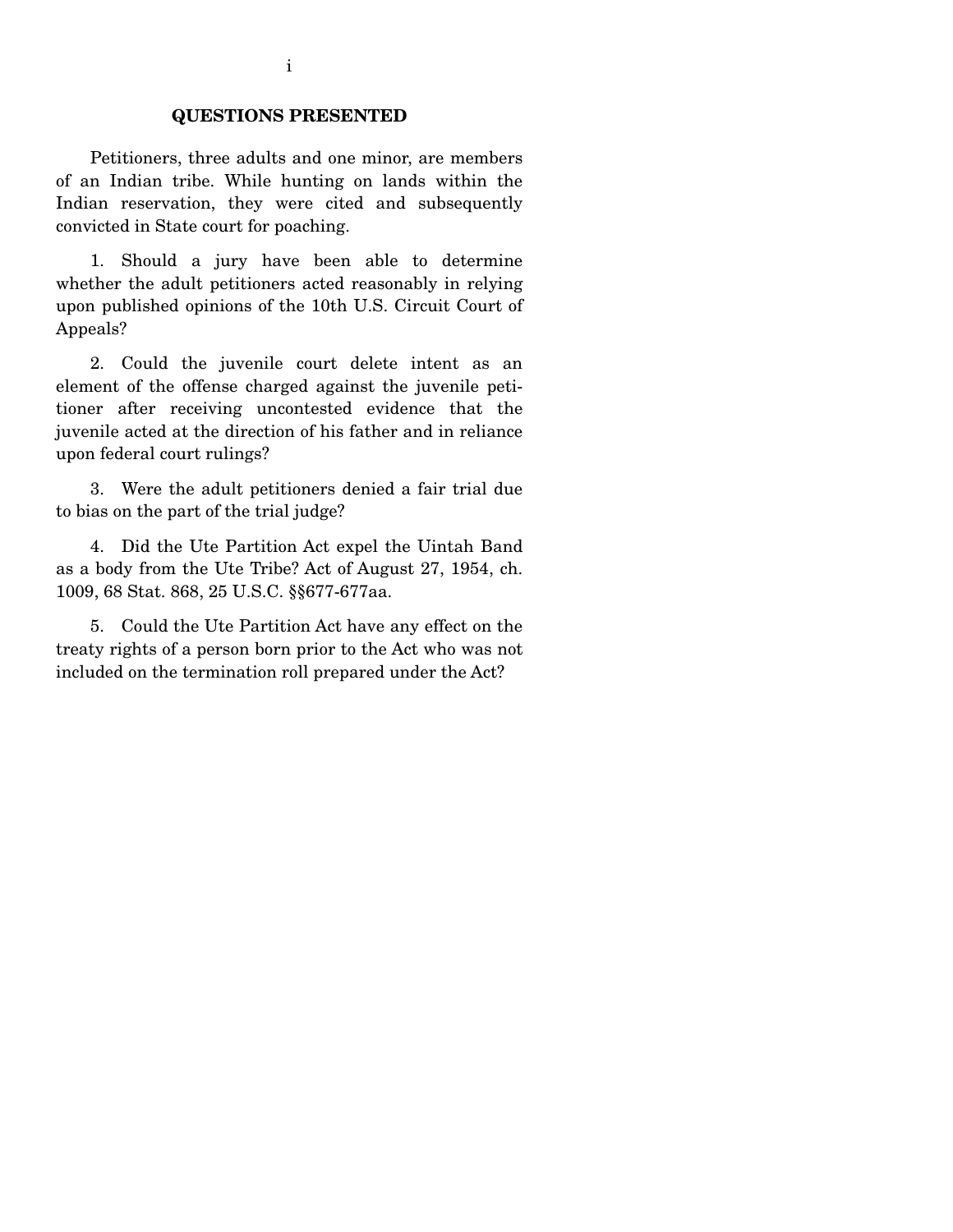# TABLE OF CONTENTS

# Page

|                                         | i              |                                                                                                                                                                                                                              |    |  |  |  |
|-----------------------------------------|----------------|------------------------------------------------------------------------------------------------------------------------------------------------------------------------------------------------------------------------------|----|--|--|--|
|                                         |                |                                                                                                                                                                                                                              |    |  |  |  |
|                                         |                |                                                                                                                                                                                                                              |    |  |  |  |
|                                         |                | JURISDICTIONAL STATEMENT                                                                                                                                                                                                     | 1  |  |  |  |
| CONSTITUTIONAL AND OTHER PROVISIONS     |                |                                                                                                                                                                                                                              |    |  |  |  |
|                                         |                |                                                                                                                                                                                                                              | 3  |  |  |  |
|                                         | 1.             | Summary of Facts, Uintah Band                                                                                                                                                                                                | 3  |  |  |  |
|                                         | 2.             | Summary of Facts, Uintah and Ouray                                                                                                                                                                                           | 7  |  |  |  |
|                                         | 3.             |                                                                                                                                                                                                                              | 7  |  |  |  |
|                                         | $\mathbf{4}$ . | Utah Court of Appeals Decision                                                                                                                                                                                               | 10 |  |  |  |
|                                         | 5.             | Utah Supreme Court Decision                                                                                                                                                                                                  | 11 |  |  |  |
| REASONS FOR GRANTING THE PETITION<br>12 |                |                                                                                                                                                                                                                              |    |  |  |  |
| $\mathbf{A}$                            |                | The trial court's order prohibiting the Re-<br>spondents from presenting evidence of rea-<br>sonable reliance on published court opinions<br>directly contradicts the holdings of this<br>Court regarding due process of law | 12 |  |  |  |
| <b>B.</b>                               |                | The effect of the Ute Partition Act on the<br>Uintah Band is an important question of fed-<br>eral law which has never been addressed by<br>a federal court and which the State courts                                       |    |  |  |  |
|                                         |                |                                                                                                                                                                                                                              | 14 |  |  |  |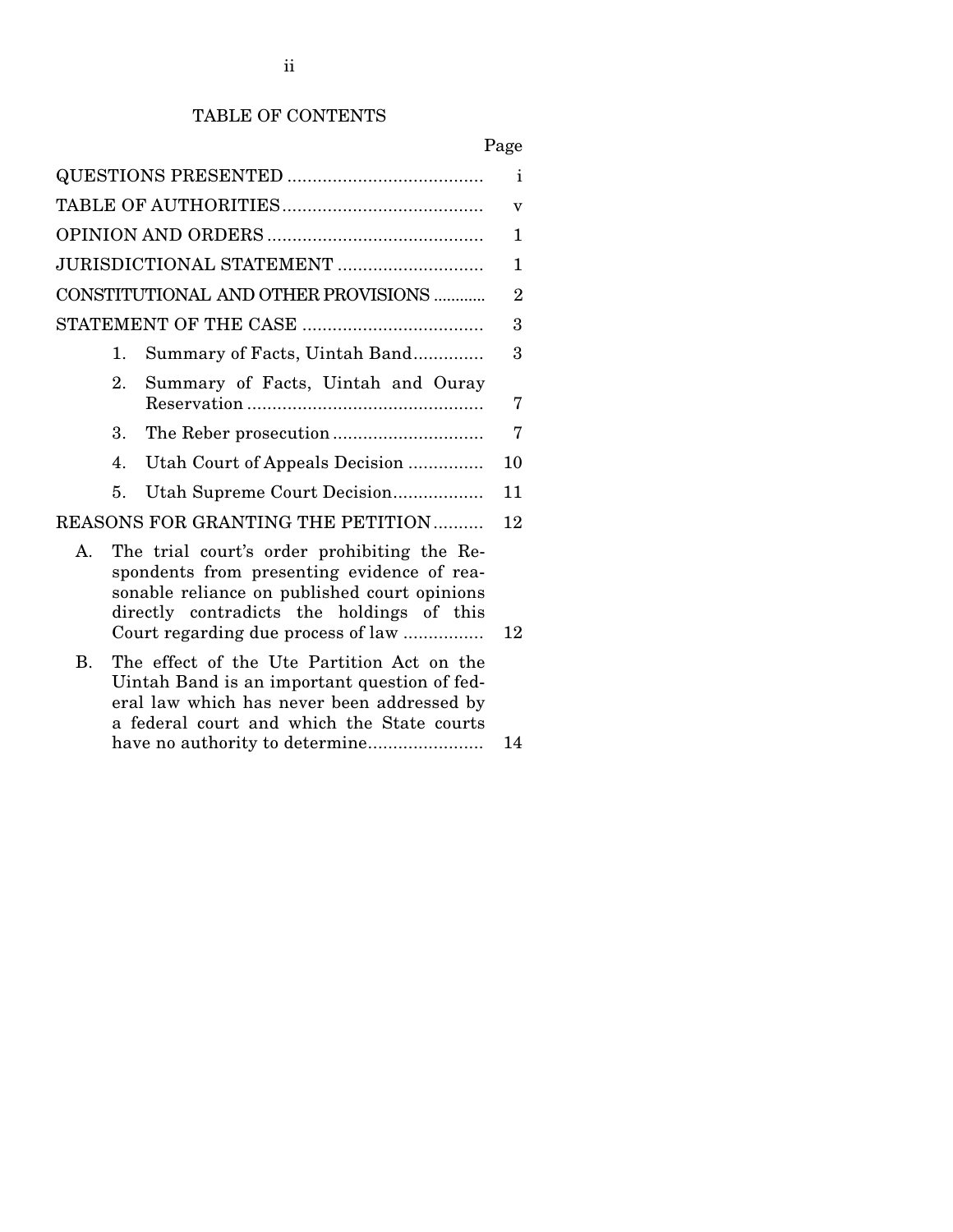# TABLE OF CONTENTS – Continued

Page

| C.              | The effect of the Ute Partition Act on persons<br>born prior to its enactment yet omitted from<br>the termination rolls is an important ques-<br>tion of federal law which has never been ad-<br>dressed by a federal court and which the<br>trial court decided contrary to the relevant | 16         |  |  |  |
|-----------------|-------------------------------------------------------------------------------------------------------------------------------------------------------------------------------------------------------------------------------------------------------------------------------------------|------------|--|--|--|
| D.              | A dispositive ruling by this Court as to the<br>effects and limits of the Ute Partition Act<br>would bring an end to over 50 years of pro-                                                                                                                                                | 17         |  |  |  |
|                 |                                                                                                                                                                                                                                                                                           | 17         |  |  |  |
|                 |                                                                                                                                                                                                                                                                                           |            |  |  |  |
| <b>APPENDIX</b> |                                                                                                                                                                                                                                                                                           |            |  |  |  |
|                 | Opinion of the Utah Supreme Court (State of Utah<br>v. Reber, 2007 UT 36, 576 Utah Adv. Rep. 21App.                                                                                                                                                                                       | 1          |  |  |  |
|                 | Opinion of the Utah Court of Appeals (State of Utah<br>v. Reber, 2005 UT App 485, 128 P.3d 1211)App.                                                                                                                                                                                      |            |  |  |  |
|                 | Opinion of the Utah Court of Appeals (State of Utah                                                                                                                                                                                                                                       | 22         |  |  |  |
|                 | Trial Court's "Order," Juvenile Court proceedingApp.                                                                                                                                                                                                                                      | 24         |  |  |  |
|                 | Trial Court's "Ruling and Order," State's Motion in                                                                                                                                                                                                                                       | 31         |  |  |  |
|                 | Trial Court's "Ruling and Order," Motion to Dis-                                                                                                                                                                                                                                          | 38         |  |  |  |
|                 | Order of the Utah Court of Appeals Denying<br>State's Petition for Rehearing (State of Utah in                                                                                                                                                                                            |            |  |  |  |
|                 |                                                                                                                                                                                                                                                                                           | $\sqrt{ }$ |  |  |  |

*re: C.R.*) .................................................................App. 040

iii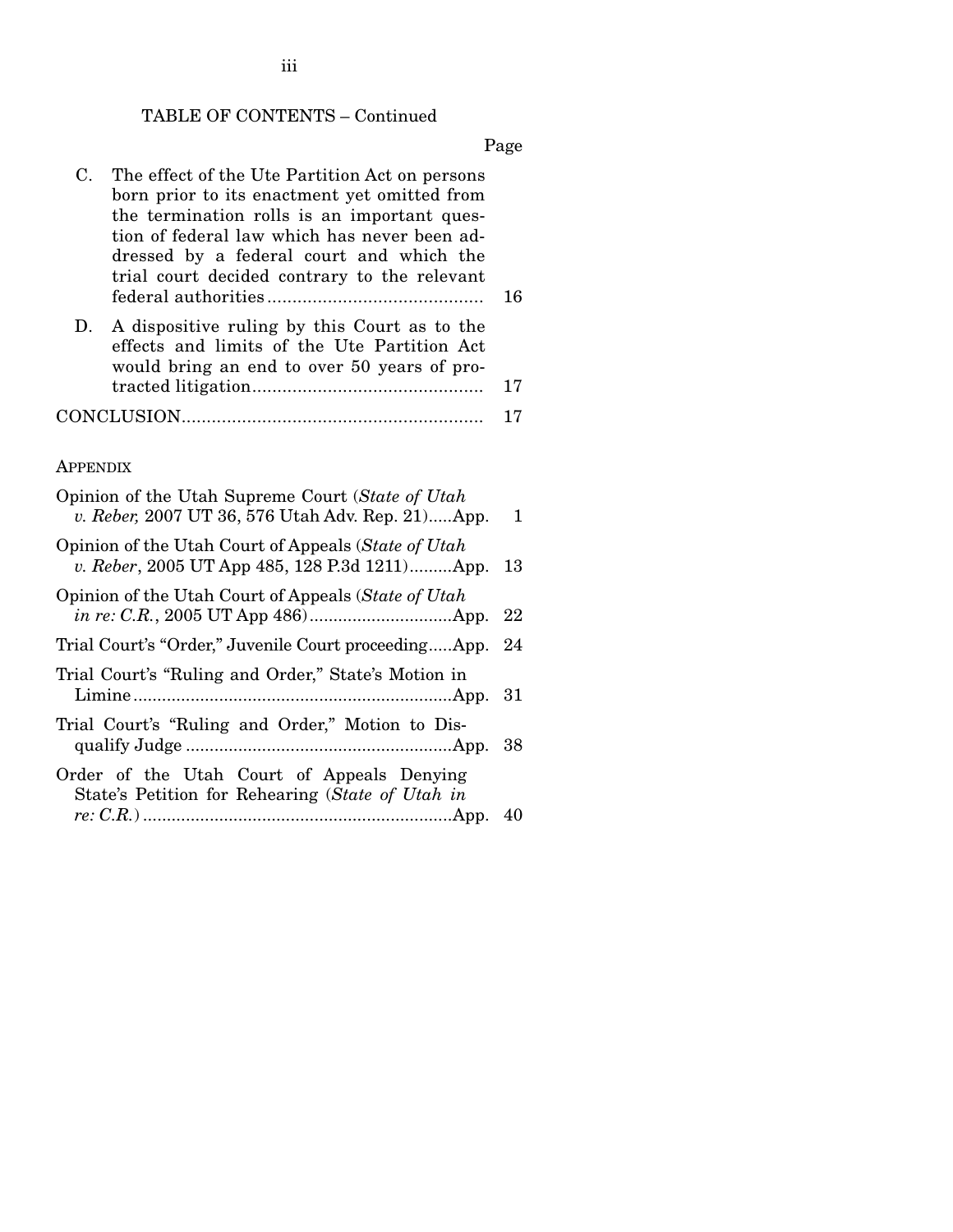# TABLE OF CONTENTS – Continued

# Page

| Order of the Utah Court of Appeals Denying<br>State's Petition for Rehearing (State of Utah v.          |    |
|---------------------------------------------------------------------------------------------------------|----|
|                                                                                                         |    |
|                                                                                                         |    |
| Constitution of the Ute Tribe of the Uintah and                                                         | 45 |
| Section 76-2-304(2), Utah Code AnnotatedApp.                                                            | 47 |
| Ute Indian Tribe of Uintah & Ouray Reservation v.<br>Utah, 114 F.3d 1513 (10th Cir. 1997) (Excerpt)App. | 48 |
| Timpanogos Tribe v. Conway, 286 F.3d 1195 (10th                                                         | 58 |
| Bureau of Indian Affairs, Inter-Office TransmittalApp.                                                  | 67 |
|                                                                                                         | 99 |
| Memorandum to Commissioner of Indian Affairs,<br>Re: Interpretation of Section 4 of the Act of Au-      |    |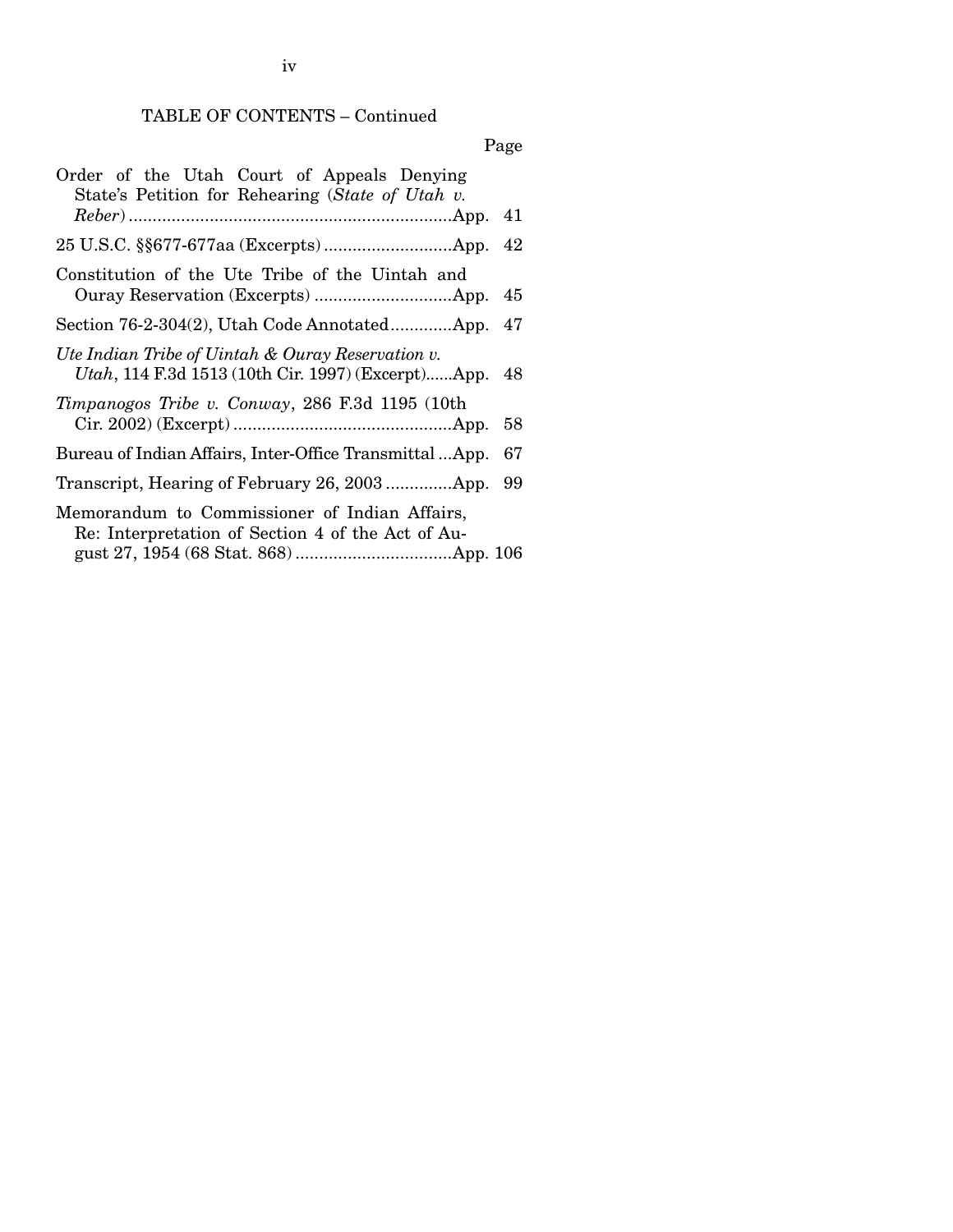#### TABLE OF AUTHORITIES

#### Page

#### CONSTITUTIONAL PROVISIONS

#### FEDERAL STATUTES AND ORDERS

| Pub. Papers 564 (Richard M. Nixon, July 8, 1970)  5 |
|-----------------------------------------------------|

#### TRIBAL PROVISIONS

| Constitution of the Ute Indian Tribe of the Uintah |  |
|----------------------------------------------------|--|
|                                                    |  |

#### STATE STATUTES

Utah Code, Section 76-2-304(2) ......................................... 13

#### SUPREME COURT CASES

*Bouie v. City of Columbia*, 378 U.S. 347, 84 S.Ct. 1697, 12 L.Ed.2d 894 (1964) .......................................... 13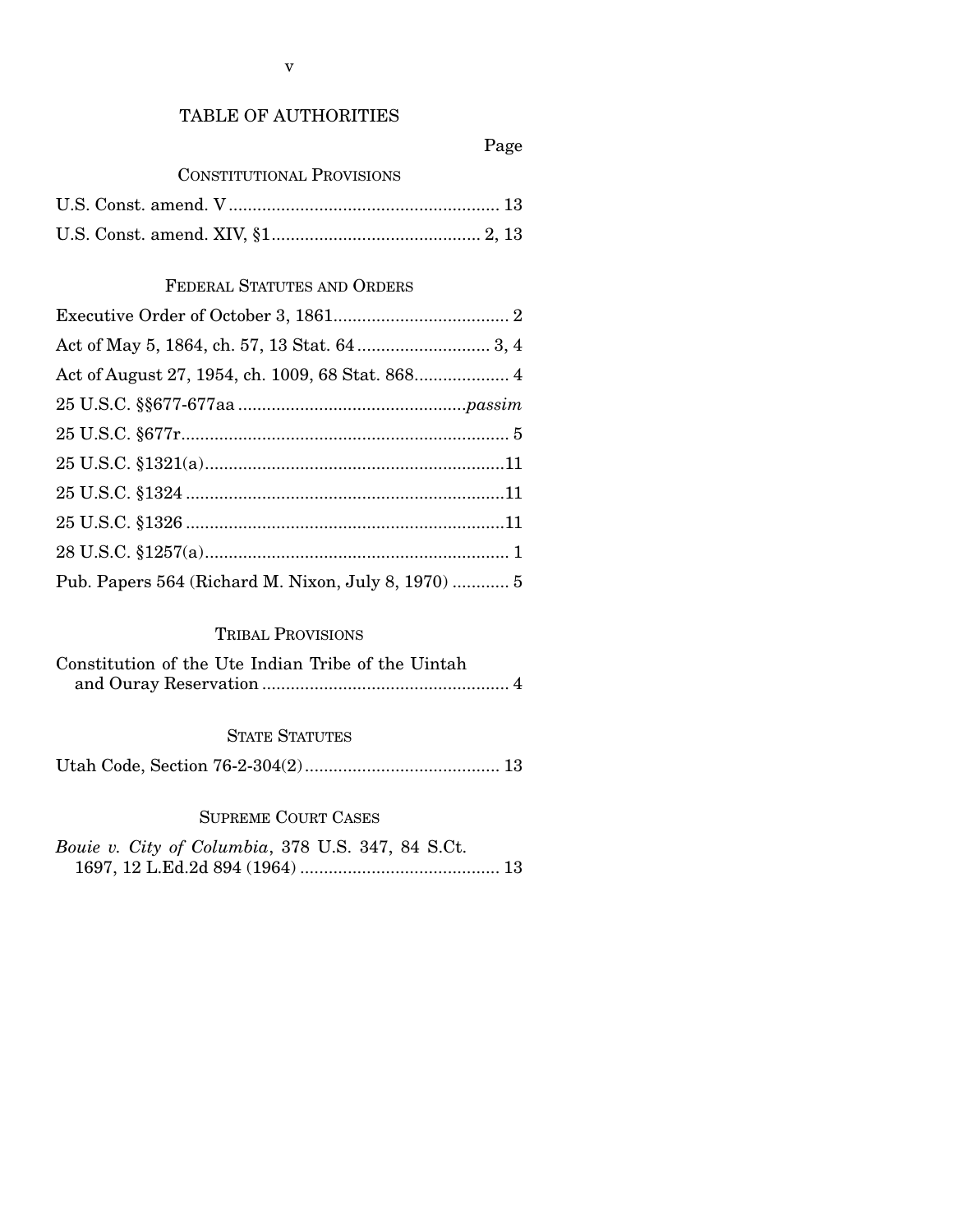## TABLE OF AUTHORITIES – Continued

| Page                                                |
|-----------------------------------------------------|
| Bryan v. Itasca County, 426 U.S. 373, 96 S.Ct.      |
| Cox v. Louisiana, 379 U.S. 559, 85 S.Ct. 476, 13    |
| Hagen v. Utah, 510 U.S. 399, 114 S.Ct. 958, 127     |
| Menominee Tribe v. United States, 391 U.S. 404, 88  |
| Montoya v. United States, 180 U.S. 261, 21 S.Ct.    |
| Pennsylvania Co. v. United States, 236 U.S. 351, 35 |
| Santa Clara Pueblo v. Martinez, 436 U.S. 49, 98     |

|  | United States v. Caceres, 440 U.S. 741, 99 S.Ct. |  |  |  |
|--|--------------------------------------------------|--|--|--|
|  |                                                  |  |  |  |

# OTHER FEDERAL CASES

| <i>Hackford v. Babbitt</i> , 14 F.3d 1457 (10th Cir. 1994) 6 |
|--------------------------------------------------------------|
| Timpanogos Tribe v. Conway, 286 F.3d 1195 (10th              |
| United States v. Felter, 752 F.2d 1505 (10th Cir.            |
| United States v. Von Murdock, 132 F.3d 534 (10th             |
| Ute Indian Tribe of Uintah & Ouray Reservation v.            |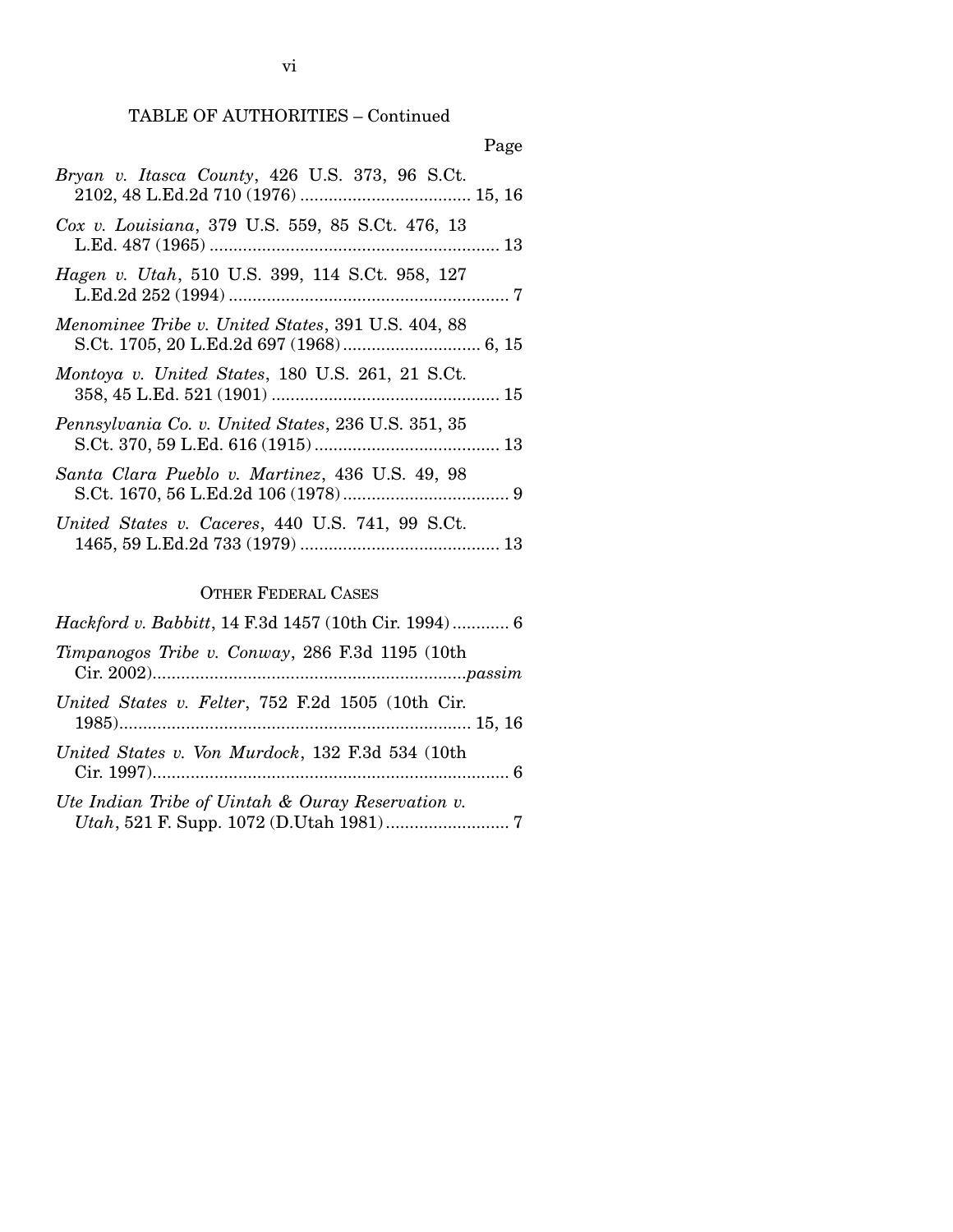TABLE OF AUTHORITIES – Continued

|                                                                                                                                                          | Page |
|----------------------------------------------------------------------------------------------------------------------------------------------------------|------|
| Ute Indian Tribe of Uintah & Ouray Reservation v.                                                                                                        |      |
| Ute Indian Tribe of Uintah & Ouray Reservation v.<br>Utah, 773 F.2d 1087 (10th Cir. en banc 1985),<br>cert. denied, 479 U.S. 994, 107 S.Ct. 596, 93      |      |
| Ute Indian Tribe of Uintah & Ouray Reservation v.                                                                                                        |      |
| Ute Indian Tribe of Uintah & Ouray Reservation v.<br>Utah, 114 F.3d 1513 (10th Cir. 1997), cert. de-<br>nied, 522 U.S. 1107, 118 S.Ct. 1034, 140 L.Ed.2d |      |
|                                                                                                                                                          |      |

### PUBLICATIONS

| Metcalf, R. Warren, Termination's Legacy: The  |
|------------------------------------------------|
| Discarded Indians of Utah (Lincoln, University |
|                                                |
| Nielson, Parker M., The Dispossessed: Cultural |
| Genocide of the Mixed-Blood Utes (Norman, Uni- |
|                                                |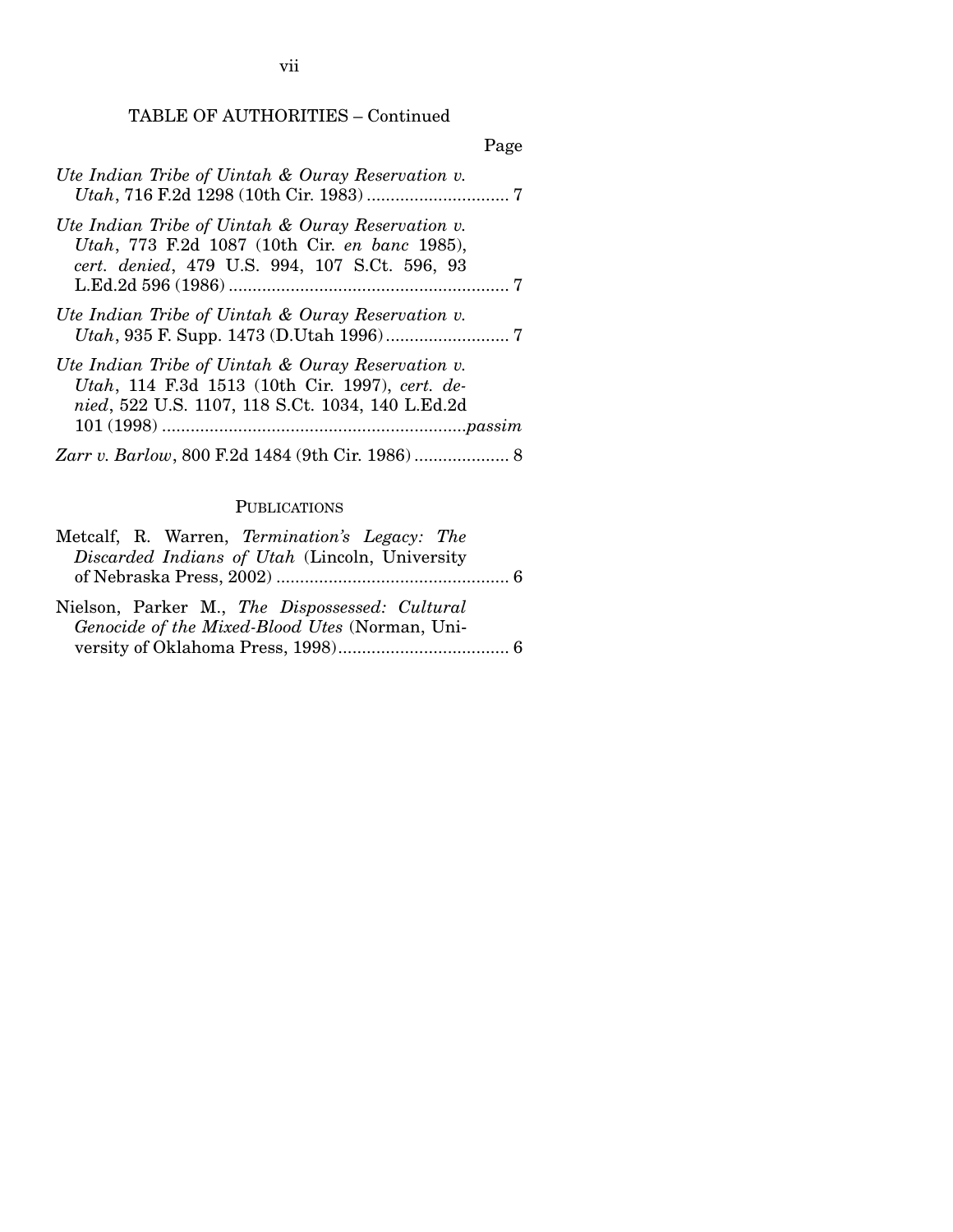#### **PETITION FOR WRIT OF CERTIORARI**

 The Petitioners respectfully petition for a writ of certiorari to review the judgment of the Utah Supreme Court in *State of Utah v. Reber, et al*.

#### **OPINIONS AND ORDERS**

--------------------------------- ♦ ---------------------------------

 The opinion of the Utah Supreme Court is reported at 2007 UT 36, 576 Utah Adv. Rep. 21. App. 1-12. It was entered on April 24, 2007. The opinions of the Utah Court of Appeals are reported at 2005 UT App 485, 128 P.3d 1211, App. 13-21, and 2005 UT App 486. App. 22-23. They were entered on November 10, 2005. Petitions for rehearing before the Utah Court of Appeals were denied on March 2, 2006. App. 40, 41. The order of the Eighth District Juvenile Court of Utah, Uintah County, convicting the juvenile petitioner was entered on March 18, 2004. App. 24-30. The order of the Eighth Judicial District Court of Utah, Uintah County, granting the State's motion in limine was entered on January 21, 2004. App. 31-37. The order of the same court denying Petitioner's motion to disqualify the trial judge was entered on November 10, 2003. App. 38-39. The orders of the juvenile and district courts are unreported.



 This Court has jurisdiction to review the final judgment rendered by the highest court of a State pursuant to 28 U.S.C. §1257(a) where any title, right, privilege, or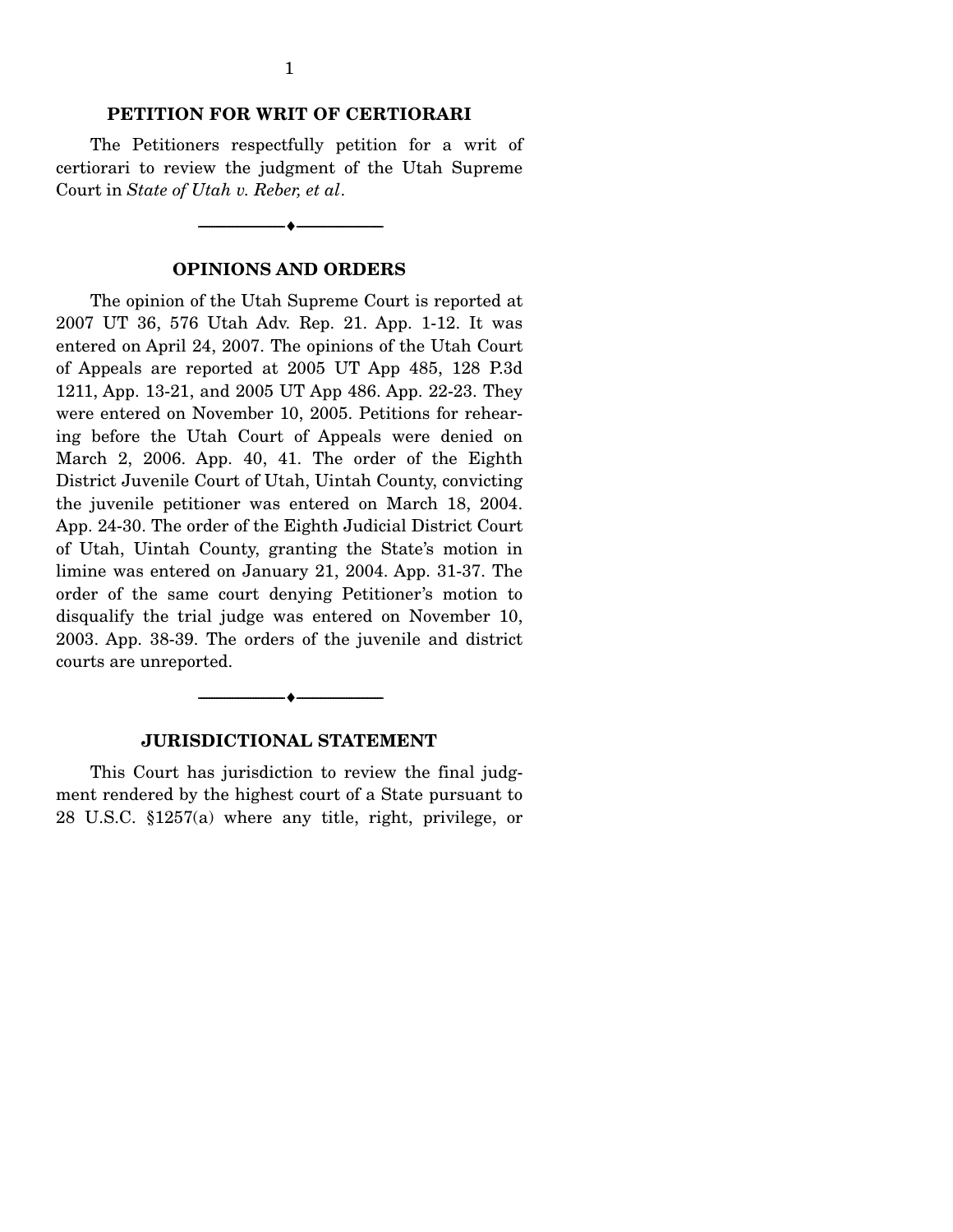immunity is specially set up or claimed under the Constitution, treaties, or statutes of the United States.

--------------------------------- ♦ ---------------------------------

#### **CONSTITUTIONAL AND OTHER PROVISIONS**

United States Constitution, Amendment XIV, Section 1

\* \* \* No State shall make or enforce any law which shall abridge the privileges and immunities of citizens of the United States; nor shall any State deprive any person of life, liberty, or property, without due process of law; nor deny to any person within its jurisdiction the equal protection of the laws.

Executive Order of October 3, 1861

Department of the Interior *Washington, October 3, 1861*

 SIR: I have the honor herewith to submit for your consideration the recommendation of the Acting Commissioner of Indian Affairs that the Uintah Valley, in the Territory of Utah, be set apart and reserved for the use and occupancy of Indian tribes.

 In the absence of an authorized survey (the valley and surrounding country being as yet unoccupied by settlement of our citizens), I respectfully recommend that you order the entire valley of the Uintah River within Utah Territory, extending on both sides of said river to the crest of the first range of contiguous mountains on each side, to be reserved to the United States and set apart as an Indian reservation.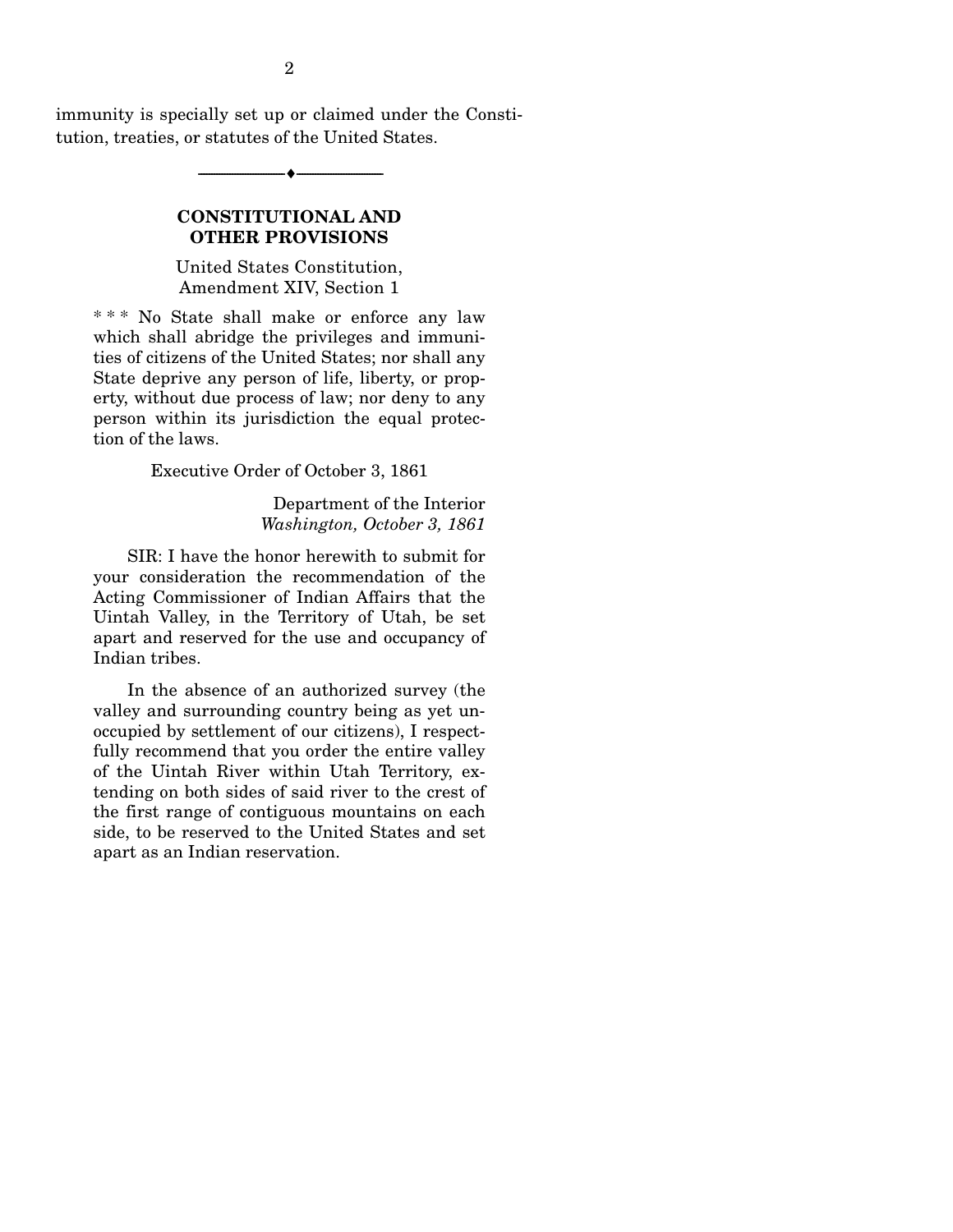Very respectfully, your obedient servant,

3

CALEB B. SMITH, *Secretary*.

THE PRESIDENT.

EXECUTIVE OFFICE, *October 3, 1861*

 Let the reservation be established, as recommended by the Secretary of the Interior.

A. LINCOLN

#### **STATEMENT OF THE CASE**

--------------------------------- ♦ ---------------------------------

 1. *Summary of Facts, Uintah Band*. Petitioners are members of the Uintah Band of Indians. R. 167-191. The Uinta Valley Reservation was created by Executive Order of President Abraham Lincoln on October 3, 1861. Congress confirmed this Order on May 5, 1864, stating that the Uinta Valley was "set apart for the permanent settlement and exclusive occupation of such of the different tribes of Indians of said [Utah] territory as may be induced to inhabit the same." Act of May 5, 1864, ch. 57, 13 Stat. 64. R. 123.

 Upon creation of the reservation, the Department of the Interior set up the Uintah Agency to manage the affairs of the Uinta Valley Reserve. Those Indians of Utah Territory who gathered in the Uinta Valley and came under the jurisdiction of the Uintah Agency became known as the "Uintah Band." Few if any members of the Uintah Band were ethnically Ute. R. 151.

 In 1881, the White River Band and the Uncompahgre Utes were brought to Utah under military escort from Colorado, having been previously divested of all lands within the continental United States. R. 152. Although the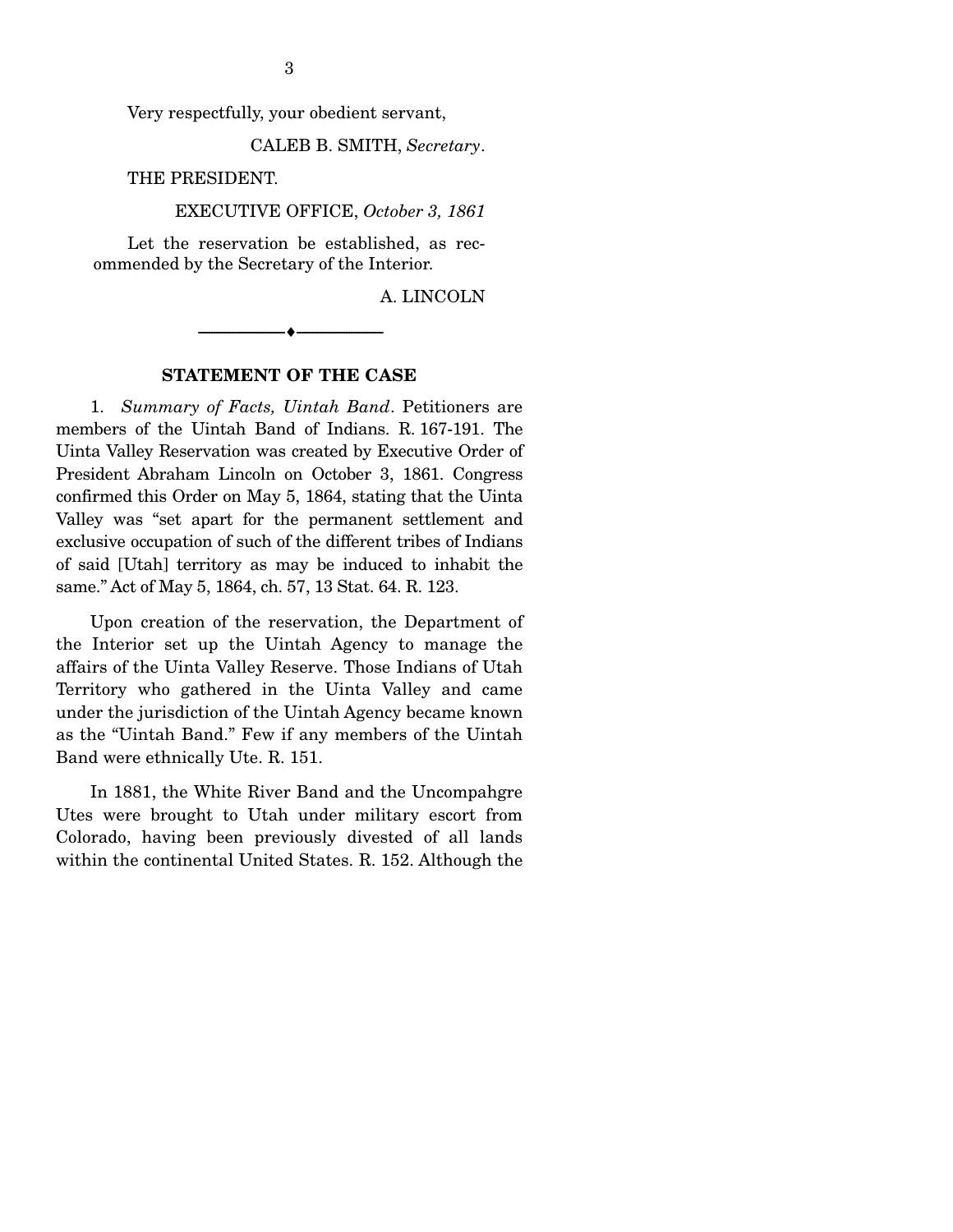Uintah Band, the White River Band, and the Uncompahgre Utes all reside on the present-day reservation within the State of Utah, all Indian rights in the Uinta Valley under the 1861 Order and the 1864 Act are those of the Uintah Band, inasmuch as neither the Whiterivers nor the Uncompahgres inhabited the reservation in 1861, nor are they "Indians of said [Utah] territory," as set forth in the Act of May 5, 1864. R. 232.

 Moreover, the Uintah Band has always maintained a distinctly different culture and lifestyle from the other two bands. This included intermarriage with other tribes and non-Indians, and a higher standard of living and education. Accordingly, the Uintah Band has always been known throughout the reservation as the "Mixed-bloods." R. 419- 425, App. 67-98. The separate rights of the separate bands have been recognized by various acts of Congress. R. 152.

 In 1937, the three bands of Indians inhabiting the reservation adopted a constitution as the "Ute Indian Tribe of the Uintah and Ouray Reservation." R. 169. Nothing in the constitution empowered either the tribe as a whole or any of the three bands to determine the membership of any of the individual bands. By its own terms, the tribal constitution is subject to supervening federal law. App. 45.

 Petitioner Rickie Reber was born on June 27, 1952. Petitioner Steve Thunehorst's mother, Leanna Chivers Thunehorst, was born on May 31, 1951. At birth, both Mr. Reber and Ms. Thunehorst were fully eligible for enrollment in the Ute Tribe as members of the Uintah Band. R. 153, 298, 581:10, 28.

 On August 27, 1954, Congress passed the "Ute Partition Act" (68 Stat. 868) (hereinafter referred to as "the UPA"). The UPA was part of a policy engaged in by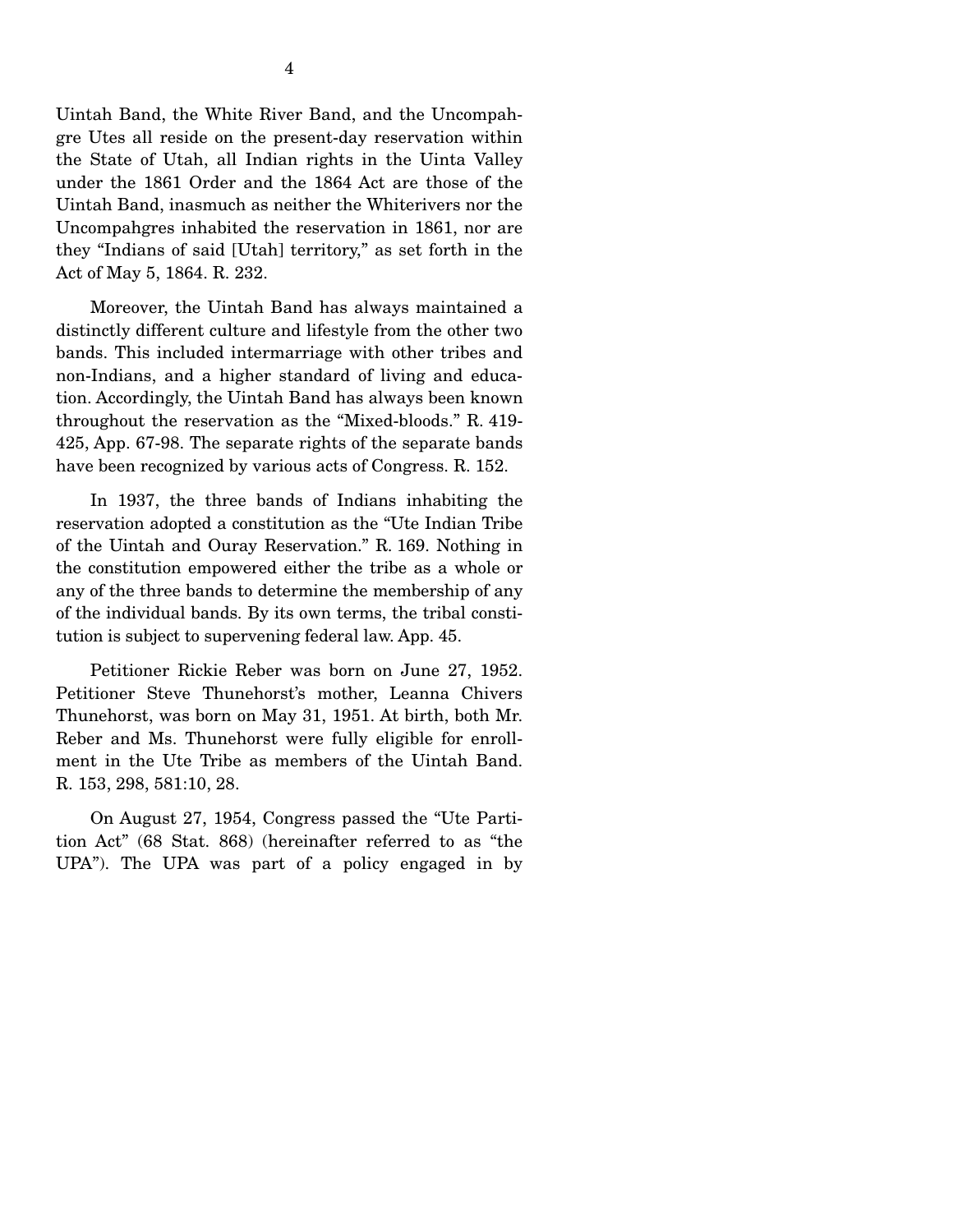Congress from 1953 to 1966 of "terminating" federal supervision over select Indian tribes. The policy has since been firmly renounced, commencing with President Richard Nixon's Special Message to the Congress on Indian Affairs in 1970. Pub. Papers 564 (Richard M. Nixon, July 8, 1970). R. 154.

 Under the UPA, the tribe was directed to draw up two rolls, one consisting of "mixed-bloods" and the other of "full-bloods." The "mixed-bloods" were then to be terminated from federal supervision. App. 43-44. The UPA makes no mention whatsoever of the separate bands that up to that time constituted the Ute Tribe.<sup>1</sup> Nevertheless, of 490 persons included on the termination roll, 456 were members of the Uintah Band. App. 67-98, R. 226-251. Two hundred and eight members of the Uintah Band were included on the "full-blood" roll, and approximately 220 other Uintahs, including Mr. Reber and Ms. Thunehorst, were not included on either roll, but were nevertheless excluded thereafter from membership in the Ute Tribe. The ultimate effect of the UPA was thus to expel between 68.68 and 76.47% of the Uintah Band from the Ute Tribe. Cross-Petition to Utah Supreme Court, May 30, 2006, page 7; Brief of Cross-Petitioners, October 13, 2006, page 7; Reply Brief of Cross-Petitioners, December 18, 2006, page 2.

 Pursuant to the Ute Constitution, the UPA would take precedence over any terms of that Constitution. App. 45. As a terminated tribe, the Uintah Band would thus no longer be a constituent band within the Ute Tribe.

<sup>&</sup>lt;sup>1</sup> With the exception of an oblique reference in 25 U.S.C. §677r. App. 44.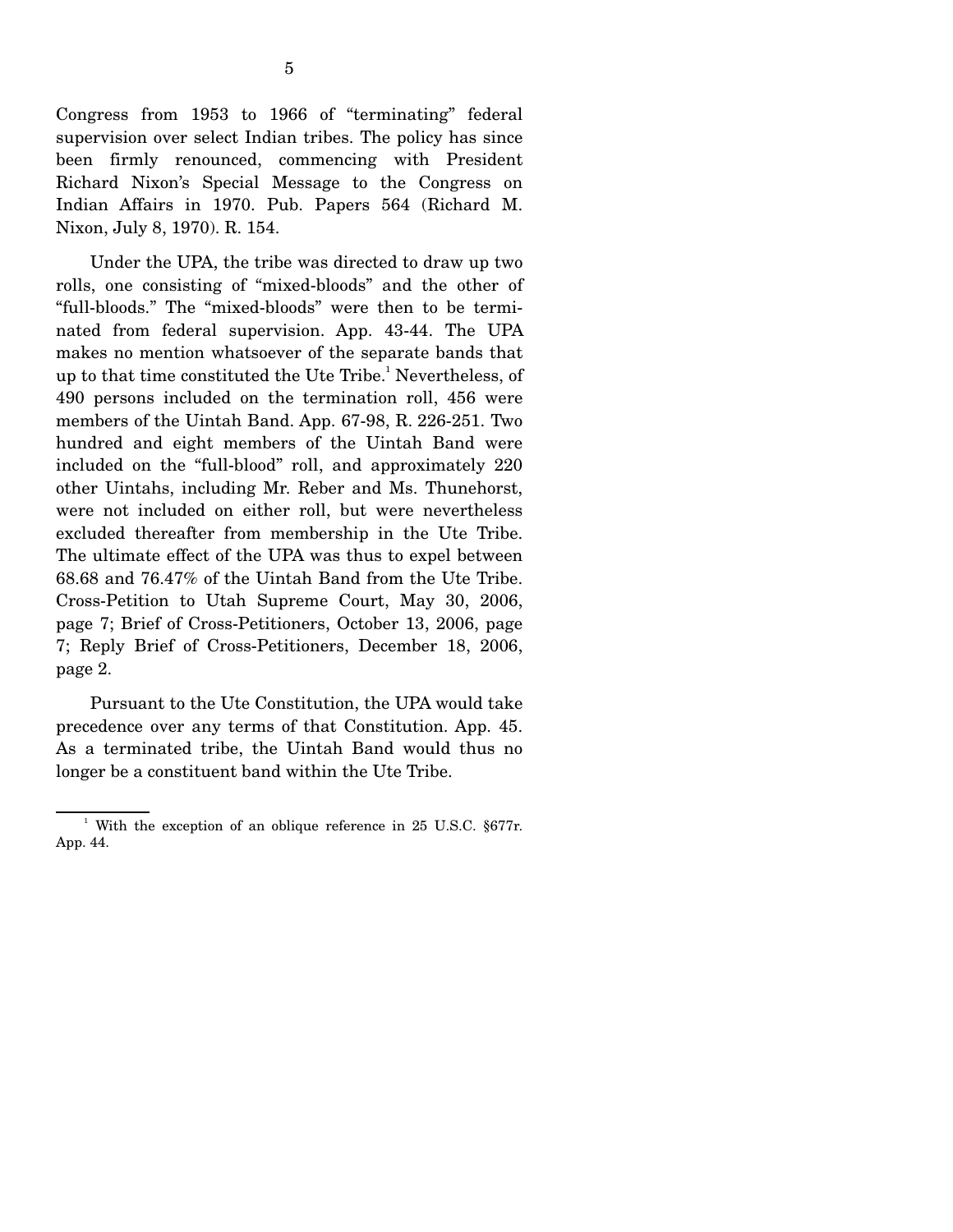This *de facto* termination of the Uintah Band has had several unfortunate consequences. First, notwithstanding the Uintah Band has continued to maintain its tribal identity without federal supervision, the State of Utah, the Ute Tribe, and indeed, even the United States have insisted on only recognizing as Indian the diminishing rump portion of the Uintah Band still enrolled in the Ute Tribe. App. 11. Secondly, misguided members of the Uintah Band itself have expended a regrettable amount of time and resources attempting to assert rights under a Ute Constitution to which the Uintah Band is no longer a party (*See, e.g.*, *United States v. Von Murdock*, 132 F.3d 534 (10th Cir. 1997)). Finally, and most significantly, under the color of the UPA, the State of Utah has assumed powers and jurisdiction over members of the Uintah Band vastly beyond those conferred under the Act. "Termination of the mixed-blood Utes, division and distribution of assets, and the organization of UDC under the Partition Act has spawned extensive litigation." *Hackford v. Babbitt*, 14 F.3d 1457, 1463 (10th Cir. 1994). Some excellent studies documenting this tragedy include *Termination's Legacy: The Discarded Indians of Utah* (R. Warren Metcalf, Lincoln, University of Nebraska Press, 2002), and *The Dispossessed: Cultural Genocide of the Mixed-Blood Utes* (Parker M. Nielson, Norman, University of Oklahoma Press, 1998).

 In 2000, a group of Uintah Band members acting under the name Timpanogos Tribe sought injunctive relief against State wildlife officers for obstructing tribal hunting on tribal lands. In an interlocutory ruling, the 10th U.S. Circuit held that even terminated tribes nevertheless retain the right to hunt and fish on tribal lands. *Timpanogos Tribe v. Conway* (hereinafter "*Conway*"), 286 F.3d 1195, 1203 (10th Cir. 2002), *citing Menominee Tribe*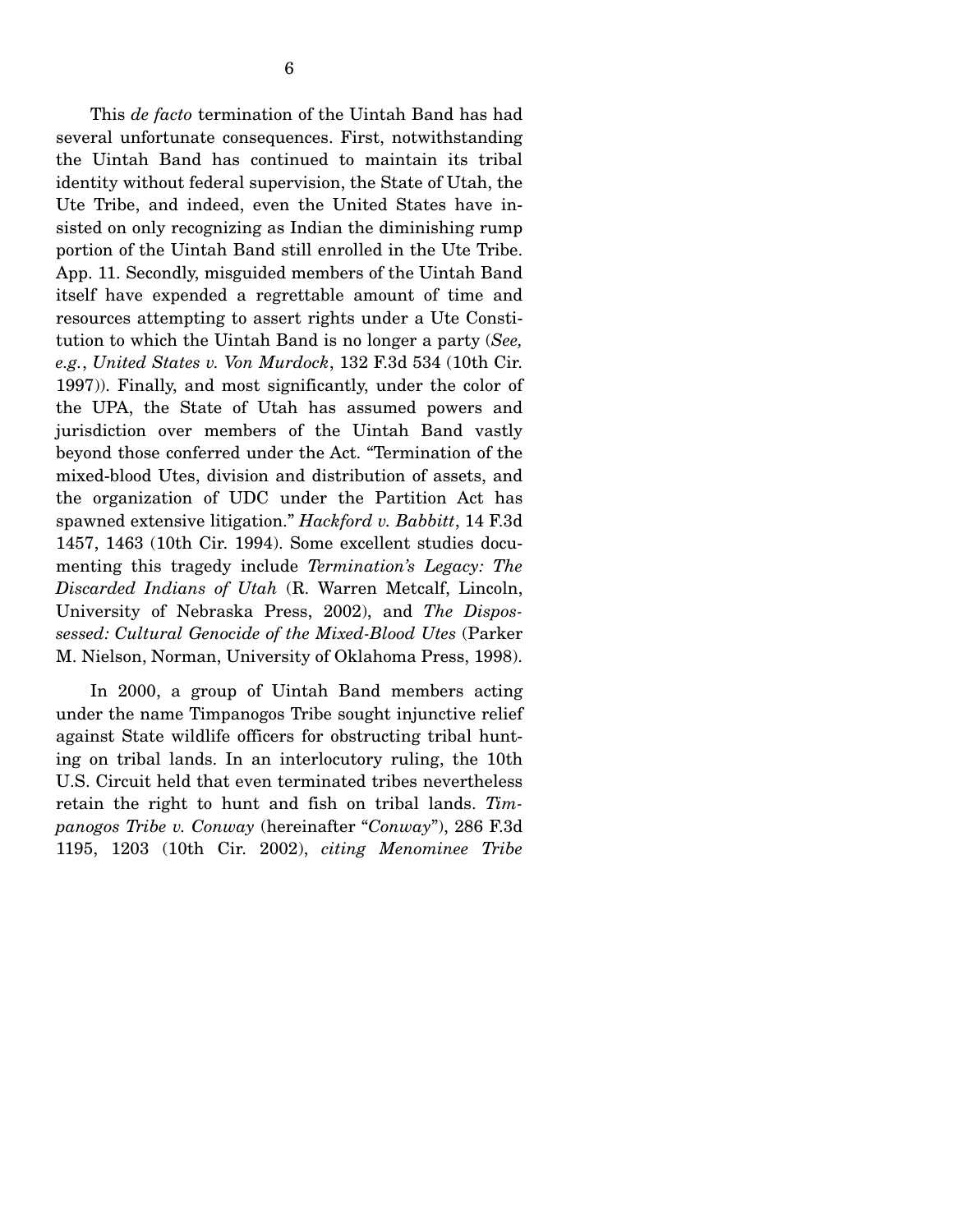*v. United States*, 391 U.S. 404, 88 S.Ct. 1705, 20 L.Ed.2d 697 (1968). App. 64-65. The court also held that, as Indians of Utah Territory inhabiting the Uinta Valley, the plaintiffs had made out a prima facie case that they possessed the right to hunt and fish on the Reservation. *Id.* at 1204. App. 66.

 2. *Summary of Facts, Uintah and Ouray Reservation*. Independent of any issues as between the Uintah Band and the Ute Tribe, the Ute Tribe itself has engaged in extensive litigation against the State of Utah regarding the respective limits of State and tribal jurisdiction. After a series of journeys back and forth between the federal district court and the 10th Circuit<sup>2</sup> (and one trip to this Court<sup>3</sup>) this litigation culminated in the 10th Circuit's holding in *Ute Indian Tribe of Uintah & Ouray Reservation v. Utah*, 114 F.3d 1513 (10th Cir. 1997), *cert. denied*, 522 U.S. 1107, 118 S.Ct. 1034, 140 L.Ed.2d 101 (1998) (*hereinafter Ute V*). App. 48-57.

 In short, *Conway* recognized a right in terminated tribes to hunt and fish on Indian lands, while *Ute V* defined those lands.

 3. *The Reber prosecution*. The *Conway* ruling was released in April, 2002. In October, 2002, fully aware of the

<sup>2</sup> *Ute Indian Tribe of Uintah & Ouray Reservation v. Utah*, 521 F. Supp. 1072 (D.Utah 1981) (*Ute I*); *Ute Indian Tribe of Uintah & Ouray Reservation v. Utah*, 716 F.2d 1298 (10th Cir. 1983) (*Ute II*); *Ute Indian Tribe of Uintah & Ouray Reservation v. Utah*, 773 F.2d 1087 (10th Cir. *en banc* 1985), *cert. denied*, 479 U.S. 994, 107 S.Ct. 596, 93 L.Ed.2d 596 (1986) (*Ute III*); *Ute Indian Tribe of Uintah & Ouray Reservation v. Utah*, 935 F. Supp. 1473 (D.Utah 1996) (*Ute IV*).

<sup>3</sup> *Hagen v. Utah*, 510 U.S. 399, 114 S.Ct. 958, 127 L.Ed.2d 252 (1994).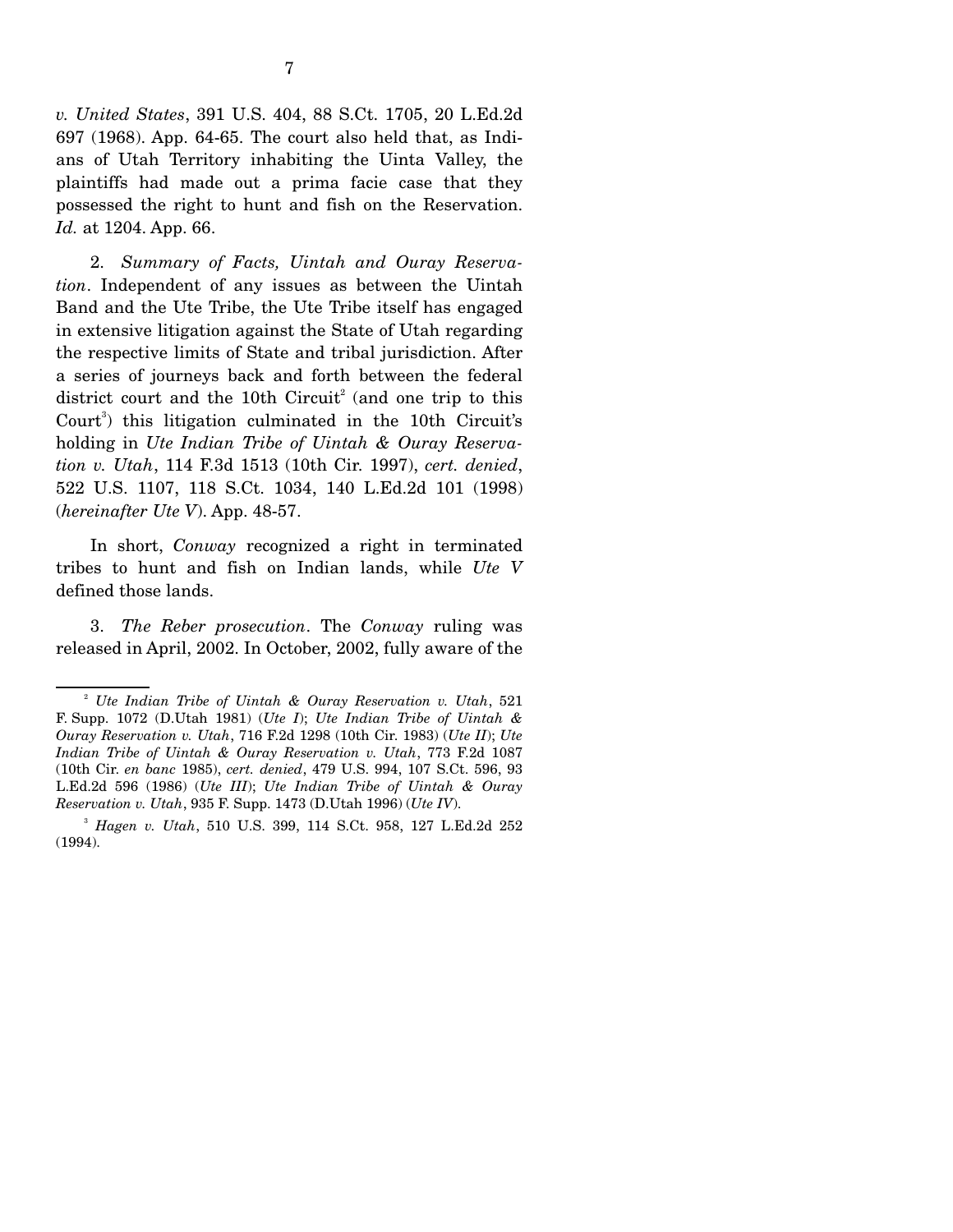10th Circuit's holding regarding terminated tribes (App. 58- 66), Mr. Reber took his (then) 13-year-old son C.R. hunting on lands they knew to be defined as Indian under *Ute V*. Although C.R. was able to shoot his first buck, it was confiscated shortly thereafter by State wildlife officials, who charged C.R. in Utah's Eighth District Juvenile Court, Uintah County, with "Wanton Destruction of Protected Wildlife," i.e., poaching. R. C.R. 30-31. Mr. Reber was charged in the Eighth District Court, Uintah County, with Aiding and Abetting in the Wanton Destruction. Since the spread of the deer's antlers exceeded 24 inches, the animal constituted a trophy buck, and the offense was elevated to a third degree felony against both father and son. App. 2, R. 2-3.

 Petitioners Atkins and Thunehorst shot a smaller deer the following month in a separate location, albeit still within the reservation as defined under *Ute V*, and fully aware of the holdings in both *Ute V* and *Conway*. R. Atkins 73-107, Thunehorst 74-109. Both men were charged with Wanton Destruction of Protected Wildlife, a Class A Misdemeanor. The cases were assigned to the same judge hearing Mr. Reber's case, and both Petitioners subsequently stipulated to be bound by the trial court's pretrial rulings in the *Reber* case. App. 3.

 In the trial court, the point of contention was the distinction between the rights of Indian *tribes*, on the one hand, and those of *individual* Indians, on the other. The Petitioners maintained that Indian status derives *either* from membership in an Indian tribe *or* from blood quantum. *Zarr v. Barlow*, 800 F.2d 1484 (9th Cir. 1986). R. 178- 180. The Petitioners never claimed the right to hunt on any other basis than as members of the Uintah Band. They asserted that once an Indian tribe acknowledges persons as members, the sole question remaining for the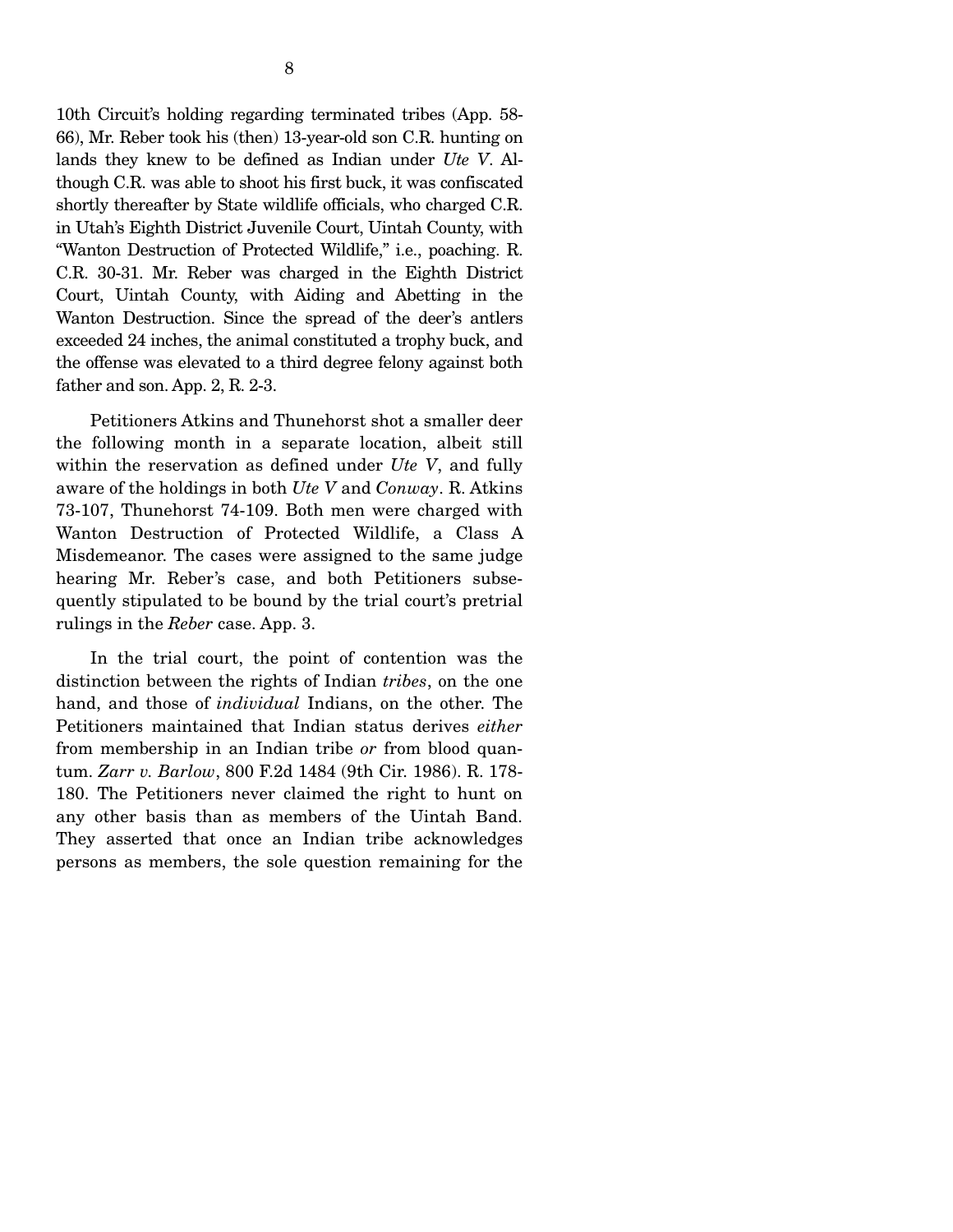court is whether the *tribe* holds rights, *not* whether the defendants are Indians. *Santa Clara Pueblo v. Martinez*, 436 U.S. 49, 72, n.32, 98 S.Ct. 1670, 1684, n.32, 56 L.Ed.2d 106 (1978) (Tribe retains the sovereign right to determine its own membership). R. 178-180.

 In contrast, the trial judge would accept no argument or evidence either from or regarding the Uintah Band, insisting that the Petitioners must prove their status as Indians individually or not at all. R. 260-265. Indeed, the trial judge stated at the outset that he was under no obligation to follow federal law. App. 99-105. When it became apparent that the judge was as good as his word on this point, the Petitioners moved to have him disqualified. R. 276-292, App. 38-39.

 At the trial court's request, the parties briefed the effect of the UPA on the rights of the Petitioners. R. 580:43. Since Mr. Reber was born two years prior to enactment of the UPA and was never included on the termination roll, he contended that it had no effect on his rights at all. R. 180-181. The trial court rejected this argument, implying that hunting and fishing rights could not be inherited, but termination could be. R. 260-265.

 Mr. Reber attempted to introduce evidence that he could not possess criminal intent if he possessed a good faith belief that he was not committing a crime, and that that belief was based upon a reasonable reading of published court rulings by a court of competent jurisdiction. App. 47, R. 305-309. The trial court prohibited all such evidence, holding that any reliance by the Petitioners upon *Ute V* or *Conway* was "unreasonable as a matter of law," App. 36-37.

 Notwithstanding his best efforts, Mr. Reber was prohibited from putting on any defense evidence at all, and the jury convicted him in less than seven minutes.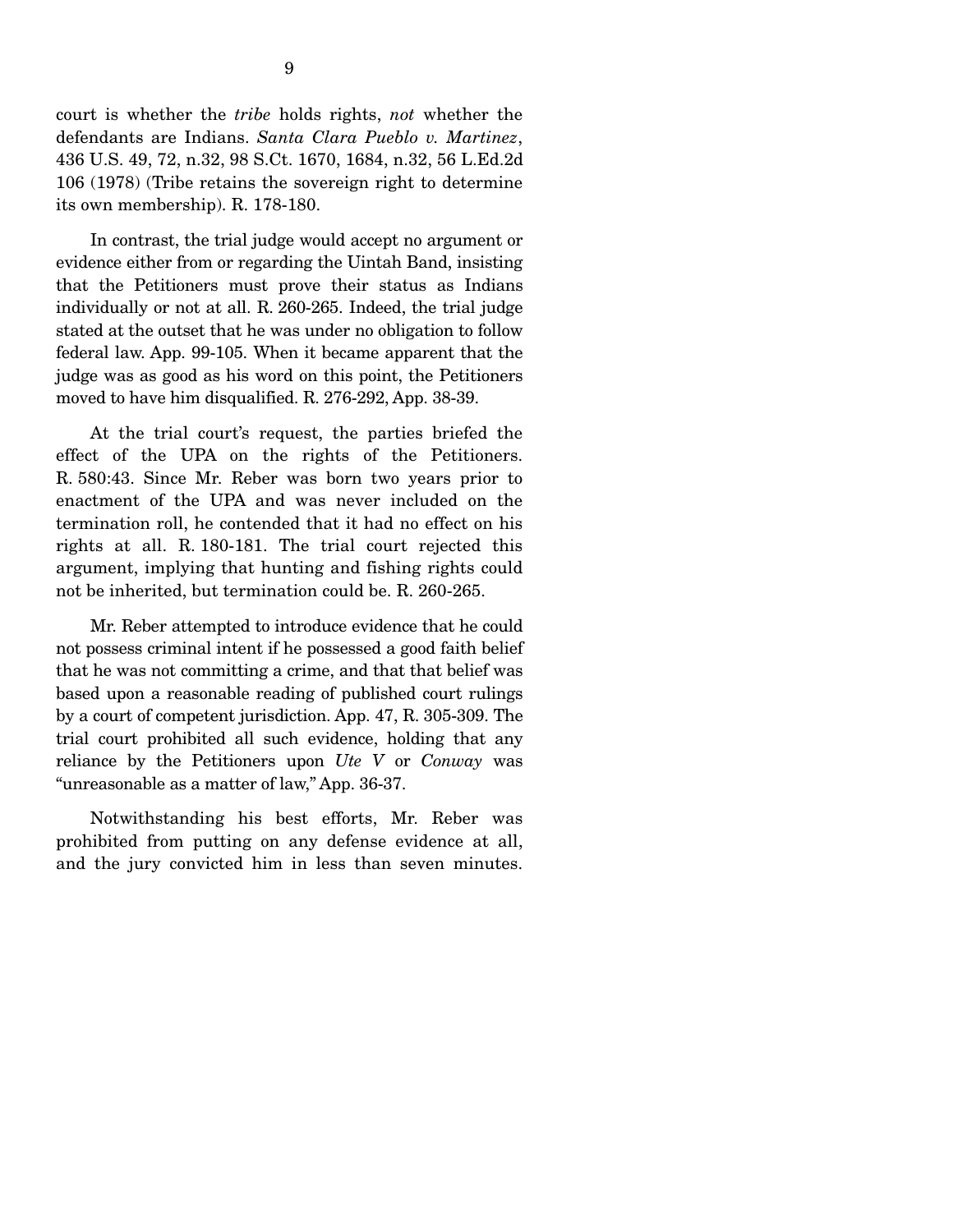R. 548:168-196. When Mr. Atkins and Mr. Thunehorst were likewise prohibited from presenting any evidence as to their reliance upon *Ute V* and *Conway*, they agreed to plea to reduced charges on condition that their right to appeal be reserved. App. 3.

 In the juvenile court, C.R. was charged under the same statute as was his father in the district court. C.R. was more successful in introducing evidence that he had acted in reliance upon his father, who had acted in reliance upon the holdings of the 10th Circuit. In response, subsequent to trial, the trial judge asserted a distinction between "willful" and "scienter," found that "scienter" was not an element of a statute unrelated to the one under which C.R. was charged, and proceeded to convict C.R. The juvenile court stayed sentencing until the outcome of all appeals. App. 24-30.

 4. *Utah Court of Appeals Decision*. In response to the Petitioners' appeal to the Utah Court of Appeals, the State of Utah promptly conceded that the Petitioners *were* in fact on Indian land. The Court of Appeals thus vacated both the adult and juvenile convictions, finding that under *Ute V*, the Ute Tribe was the victim of the crime, and the State was thus divested of jurisdiction. App. 17. Interestingly, both the State of Utah and the Court of Appeals considered themselves bound by the very 10th Circuit ruling upon which the trial court found it "*unreasonable* as a matter of law" for the Petitioners to rely. App. 36. (Emphasis added).

 The Petitioners fully briefed the Court of Appeals on the issues of reasonable reliance (adult case) and scienter (juvenile), as well as the rights of persons born prior to the UPA yet not included on the termination roll. Due to its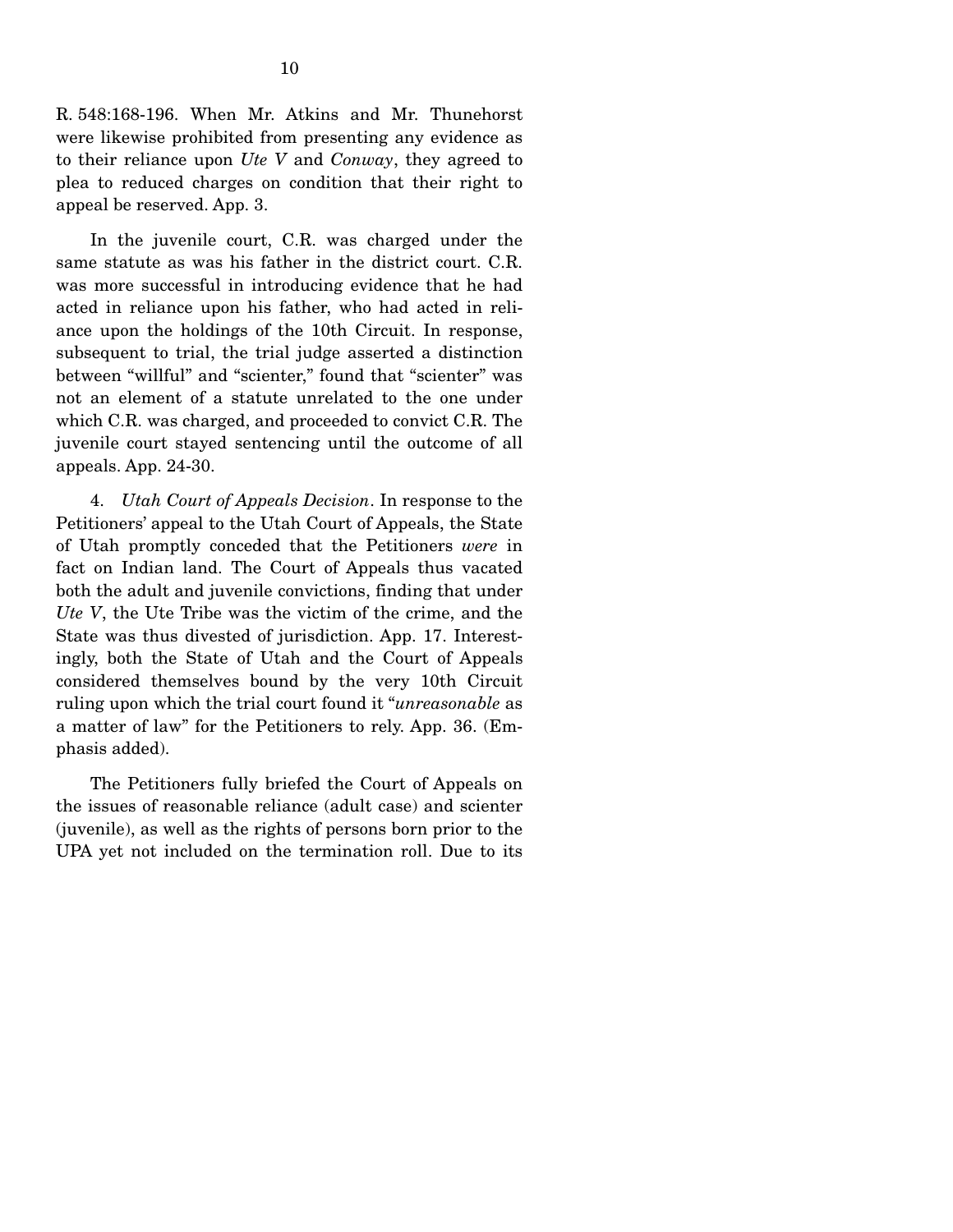threshold finding on jurisdiction, the Court of Appeals found it unnecessary to address these issues. App. 17. Unfortunately, the court based its jurisdictional finding on an assertion that the Uintah Band has no existence independent of the Ute Tribe. App. 17. In short, the court had come to the right conclusion for the wrong reason. The Petitioners thus cross-appealed to the Utah Supreme Court to question how the Uintah Band could fail to have an independent existence when the UPA expelled well over two thirds of its membership from the Ute Tribe.

 5. *Utah Supreme Court Decision*. The Utah Supreme Court did not dispute that *Ute V* was applicable, nor did it find reliance thereon to be "unreasonable as a matter of law." ("[T]he language of *Ute Tribe V* gives us pause." App. 6.) Rather, the Court was influenced by three other factors: (1) In the Ute Tribe's zeal to defeat the Uintah Band, the Ute Tribe actually appeared before the court and renounced the very jurisdiction otherwise accorded to it under *Ute V*,<sup>4</sup> App. 7; (2) Rather than finding the Ute Tribe to be a victim, the Utah Supreme Court found the crimes to be victimless, App. 8; and (3) the court apparently recognized no distinction between federal treaty rights (reserved even to terminated tribes) and federal recognition (withdrawn from the Uintah Band by the UPA). App. 11, n.28.

 Although the Utah Supreme Court did not reject *Ute V* as had the trial court, it did not address the separate due process question as to whether a jury should have

<sup>4</sup> At no time have either the Ute Tribe or the State of Utah ever complied with the requirements for relinquishing and acceding to jurisdiction under 25 U.S.C. §§1321(a), 1324, and 1326. R. 21-23.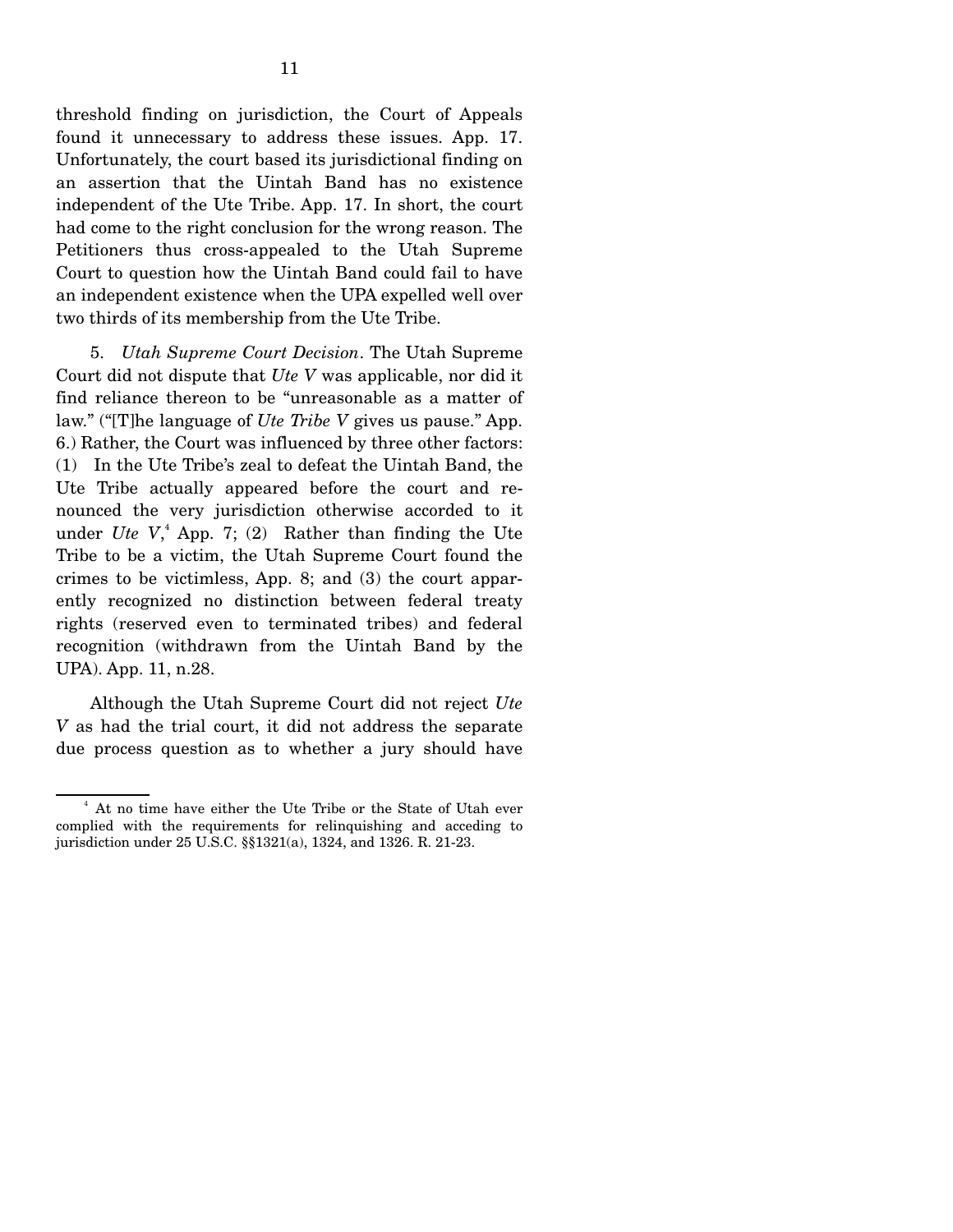determined the factual element of intent. Given the opportunity either to sustain the Utah Court of Appeals' holding on this alternative basis or remand the matter to the trial court, the Utah Supreme Court did neither. The State's appellate courts have thus implicitly sustained a trial ruling directly in conflict with this Court's precedents regarding due process.

#### **REASONS FOR GRANTING THE PETITION**

--------------------------------- ♦ ---------------------------------

 The Petitioners have yet to present their reasonable reliance defense to a jury, even though two appellate courts have found one of the rulings not only reasonable, but binding. But more importantly, no federal court has ever addressed the effect of the Ute Partition Act on the Uintah Band, nor its effect on those persons excluded from the termination rolls who were living at the time of its enactment. As the potential for friction between the Uintah Band, the Ute Tribe, and the State of Utah continues to grow, the need for a clear judicial interpretation of the UPA becomes ever more urgent.

**A. The trial court's order prohibiting the Respondents from presenting evidence of reasonable reliance on published court opinions directly contradicts the holdings of this Court regarding due process of law.** 

 *Conway* stated that even terminated tribes retain hunting rights. App. 64-65. *Ute V* defined Indian lands within the reservation. App. 49-57. Relying on *Conway* and *Ute V*, the Petitioners believed that as members of the Uintah Band they could hunt on reservation lands. They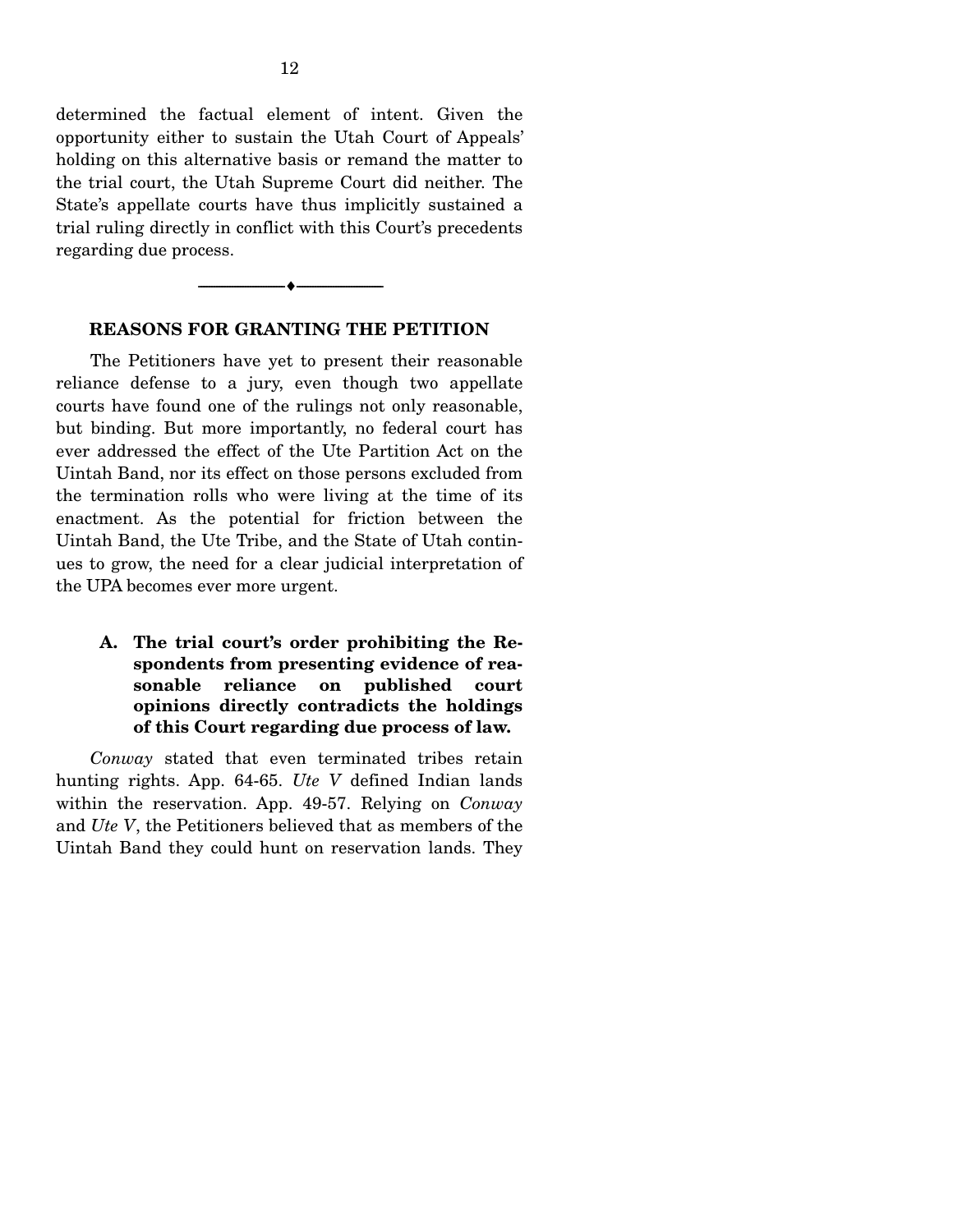were subsequently charged and convicted of being non-Indians poaching on non-Indian lands.

 This Court has held that a person cannot be convicted of a crime if they undertook the prohibited conduct in reasonable reliance upon a published interpretation of the law. *United States v. Caceres*, 440 U.S. 741, 753 n.15, 99 S.Ct. 1465, 1472 n.15, 59 L.Ed.2d 733 (1979). The defense of mistake of law is based on the due process clause contained in the Fifth and Fourteenth Amendments to the U.S. Constitution. *Cox v. Louisiana*, 379 U.S. 559, 571, 85 S.Ct. 476, 484, 13 L.Ed. 487 (1965); *Bouie v. City of Columbia*, 378 U.S. 347, 354, 84 S.Ct. 1697, 1703, 12 L.Ed.2d 894 (1964). The Utah legislature has codified this rule as Section 76-2-304(2) of the Utah Code. App. 47.

 The trial court had already declared that it was not bound by either *Ute V* or *Conway* (App. 99-105), that the Petitioners were not Indians, and that they were not on Indian land. R. 260-265. However, even accepting this as the "Law of the Case," the Petitioners were still entitled to show the jury, *not* that *Ute V* or *Conway* were the law, but that the Petitioners were *reasonable* in *believing* that they were Indians hunting on Indian land based on their reading of *Ute V* and *Conway*. R. 305-309. The issue here is not whether the rulings are or are not correct, but whether the Petitioners were deprived of their right to have a jury determine the factual element of reasonableness. *Pennsylvania Co. v. United States*, 236 U.S. 351, 361, 35 S.Ct. 370, 373, 59 L.Ed. 616 (1915) (reasonableness is a question of fact). Both the Utah Court of Appeals and the Utah Supreme Court have vindicated the Petitioners' belief in the authority of *Ute V*, but neither of these courts have accorded the Petitioners the opportunity to have their defense heard by an impartial jury.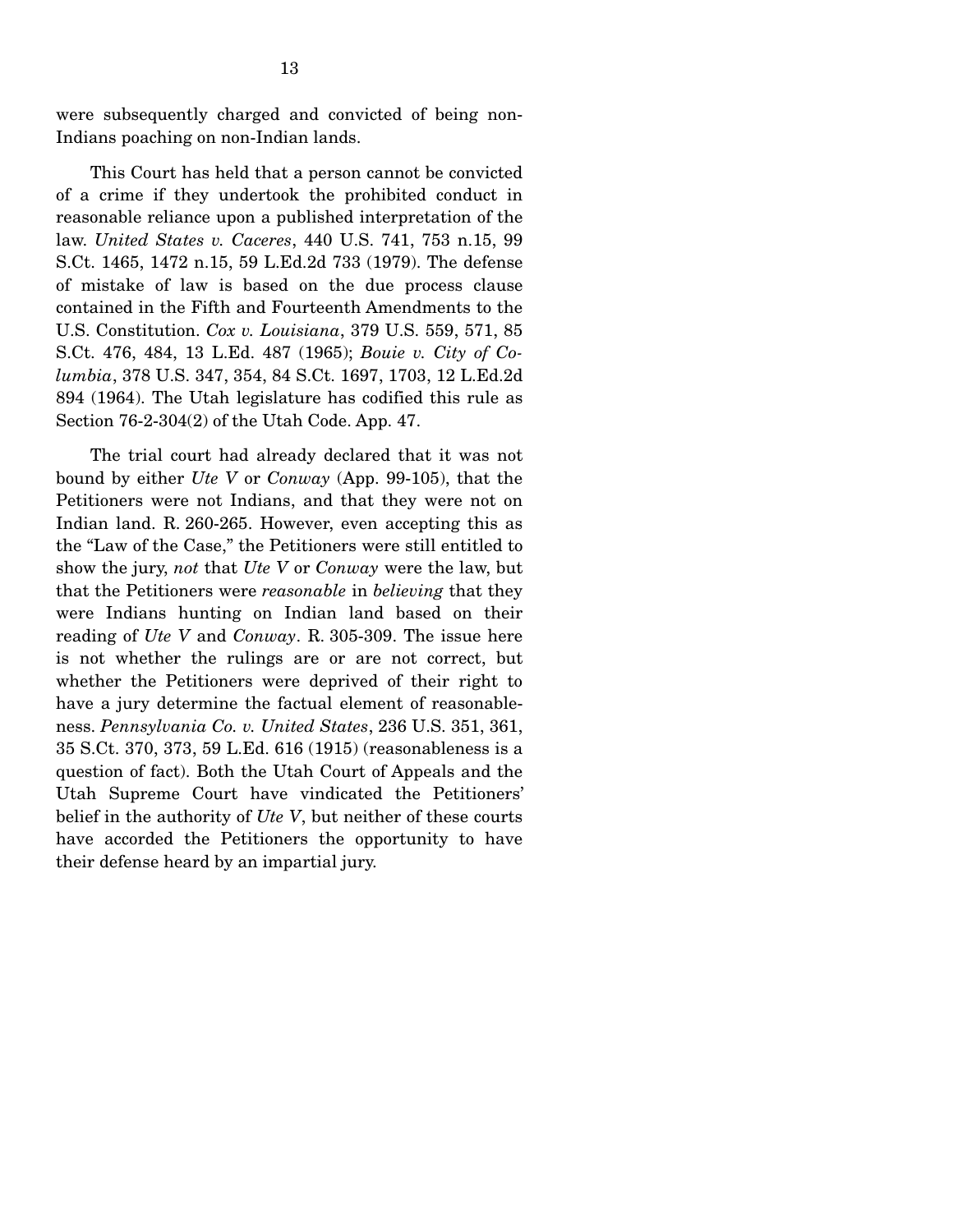Moreover, the trial court's rejection of the 10th Circuit's precedents does not stand in isolation. As was pointed out at the trial level, to the Utah Court of Appeals, and to the Utah Supreme Court, the Uintah people have had long experience being told by this trial judge that they are not who they are. R. 280-292; 578:3-5; 579:6-10; 580:14-28; 581:28-35; 583:4-5; 584:10-11, 13, 74, 109-120, 125, 150, 168-169, 172-175, 190- 195. The Petitioners were denied a fair trial due to bias on the part of the trial judge, and the Utah Supreme Court has compounded this inequity by failing to remedy it.

 The adult Petitioners were simply prohibited from challenging the State's case as to intent. In the juvenile Petitioner's case, the court removed intent from the elements of the offense *ex post facto*. If intent can be inferred from conduct, it seems safe to infer that the trial courts did not intend for any of the Petitioners to receive a fair trial.

 This Court needs to send a clear message to the State of Utah that due process of law includes (1) the right to have a jury determine each and every factual element of a crime, including whether the defendant's good faith reliance upon published federal rulings negates the element of intent; (2) the right to be tried before an impartial judge; and (3) the right to be tried on the same offense for which one has been charged and defended.

**B. The effect of the Ute Partition Act on the Uintah Band is an important question of federal law which has never been addressed by a federal court and which the State courts have no authority to determine.** 

 Whether the UPA terminated 68.68% or 76.47% of the Uintah Band from the Ute Tribe, there is no question that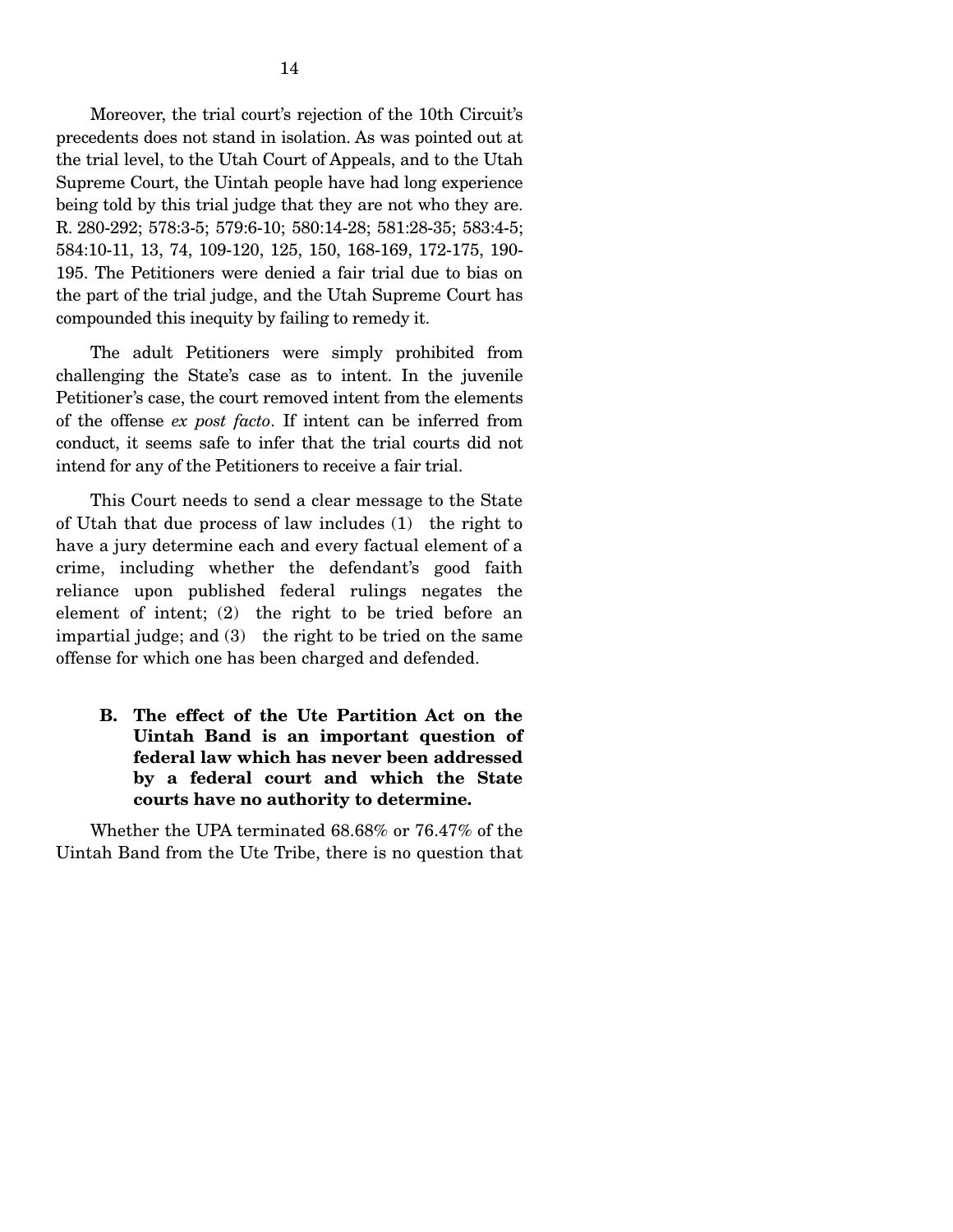the majority of the Uintah Band was terminated from federal supervision under the Act. The question thus arises how any body politic can exist other than where the majority of its members are found. It is clear that a band that acts independently of a tribe is no longer a part of that tribe. *Montoya v. United States*, 180 U.S. 261, 269- 270, 21 S.Ct. 358, 361-362, 45 L.Ed. 521 (1901). The UPA has rendered the Uintah Band independent from the Ute Tribe by sheer force of the numbers involved.

 Remarkably, although the numbers have been well known since the time the termination rolls were drawn up in 1956, the effect of the UPA on the Uintah Band has never been addressed by a federal court. The issue was laid before the Utah Supreme Court, and while that court correctly held that it did not have the authority to determine the Uintah Band's eligibility for federal benefits, it incorrectly assumed that Petitioners were seeking such eligibility. App. 11. Hunting rights are not a federal benefit. They are a treaty right unaffected by any termination act. *Menominee Tribe v. United States*, 391 U.S. 404, 412- 413, 88 S.Ct. 1705, 1711, 20 L.Ed.2d 697 (1968).

 In refusing to recognize the rights retained by the Uintah Band, the Utah Supreme Court ignored important precedents and rules of construction set forth by this Court and the 10th Circuit Court of Appeals. This Court has held that any ambiguities in an act affecting Indians' rights must be interpreted in favor of the Indians. *Bryan v. Itasca County*, 426 U.S. 373, 392, 96 S.Ct. 2102, 2112, 48 L.Ed.2d 710 (1976). As between the Ute Tribe and the Uintah Band, the 10th Circuit has held that this rule of construction should be specifically applied in favor of those terminated under the UPA. *United States v. Felter*, 752 F.2d 1505, 1511 (10th Cir. 1985).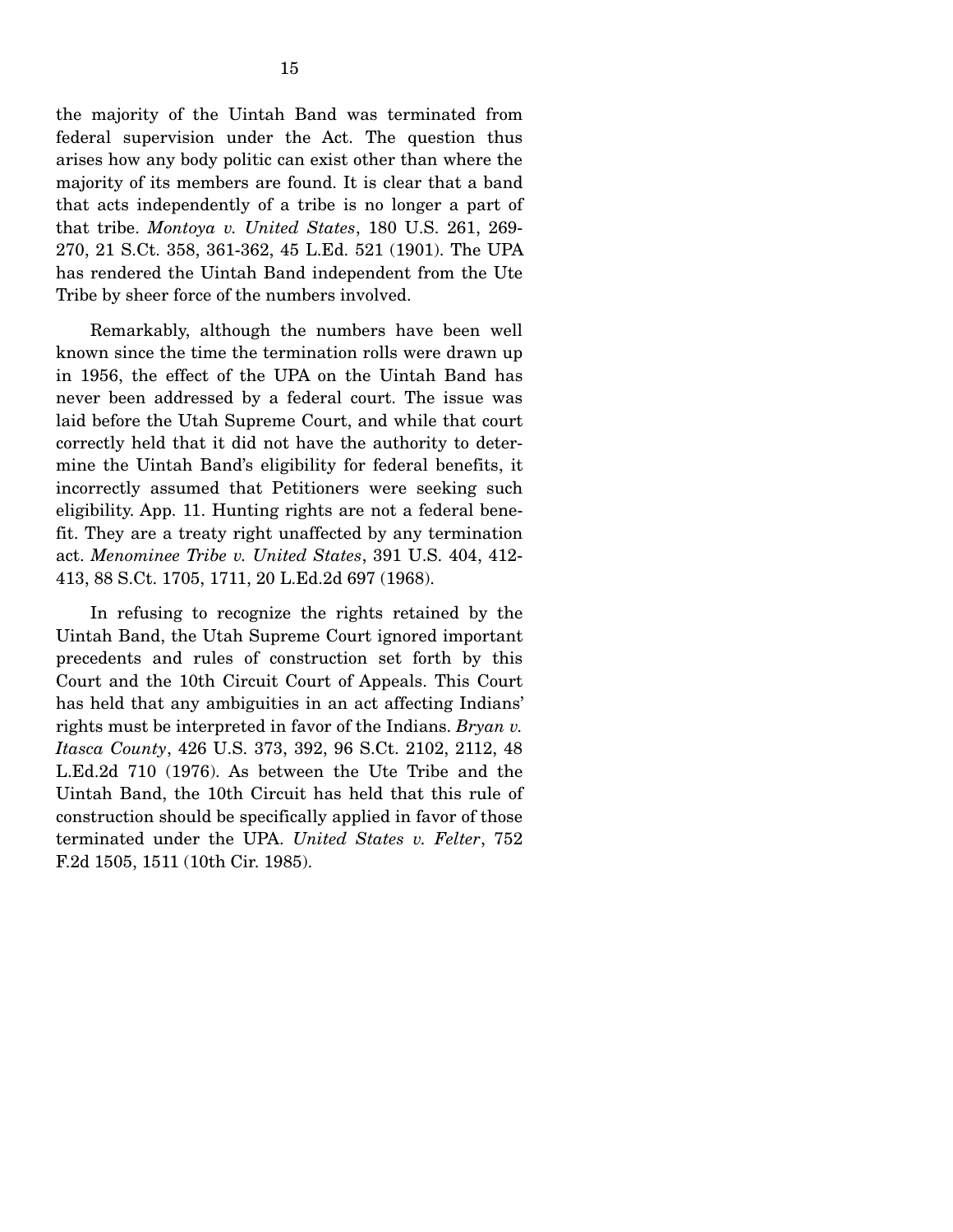In summary, the effect of the UPA on the Uintah Band is an important question of federal law which has not been, but ought to be, decided by this Court, and which the Utah Supreme Court addressed in a manner contrary to the governing precedents established by this Court and the 10th Circuit.

**C. The effect of the Ute Partition Act on persons born prior to its enactment yet omitted from the termination rolls is an important question of federal law which has never been addressed by a federal court and which the trial court decided contrary to the relevant federal authorities.** 

 Quite independent of the UPA's devastating effects on the Uintah Band, no federal court has ever taken up what effect, if any, the UPA could have on persons born prior to its enactment yet excluded from either roll. This group, and their descendants, represent a sizeable and growing number of persons whose fate under the UPA remains undetermined.

 Ironically, in 1955, at the very height of the termination fever, the U.S. Solicitor opined that no authority existed to place children on the termination roll not otherwise already there. Indeed, he gave it as his opinion that it was the intent of the UPA to actually break up families. App. 106-107. Confronted with the question, the State trial court imputed termination to all such persons, contrary to the suggestion of the 1955 memorandum, and indeed, contrary to the canons of construction set forth by this Court and the 10th Circuit Court of Appeals. *Bryan v. Itasca County*, *supra*; *United States v. Felter*, *supra*. R. 260-265.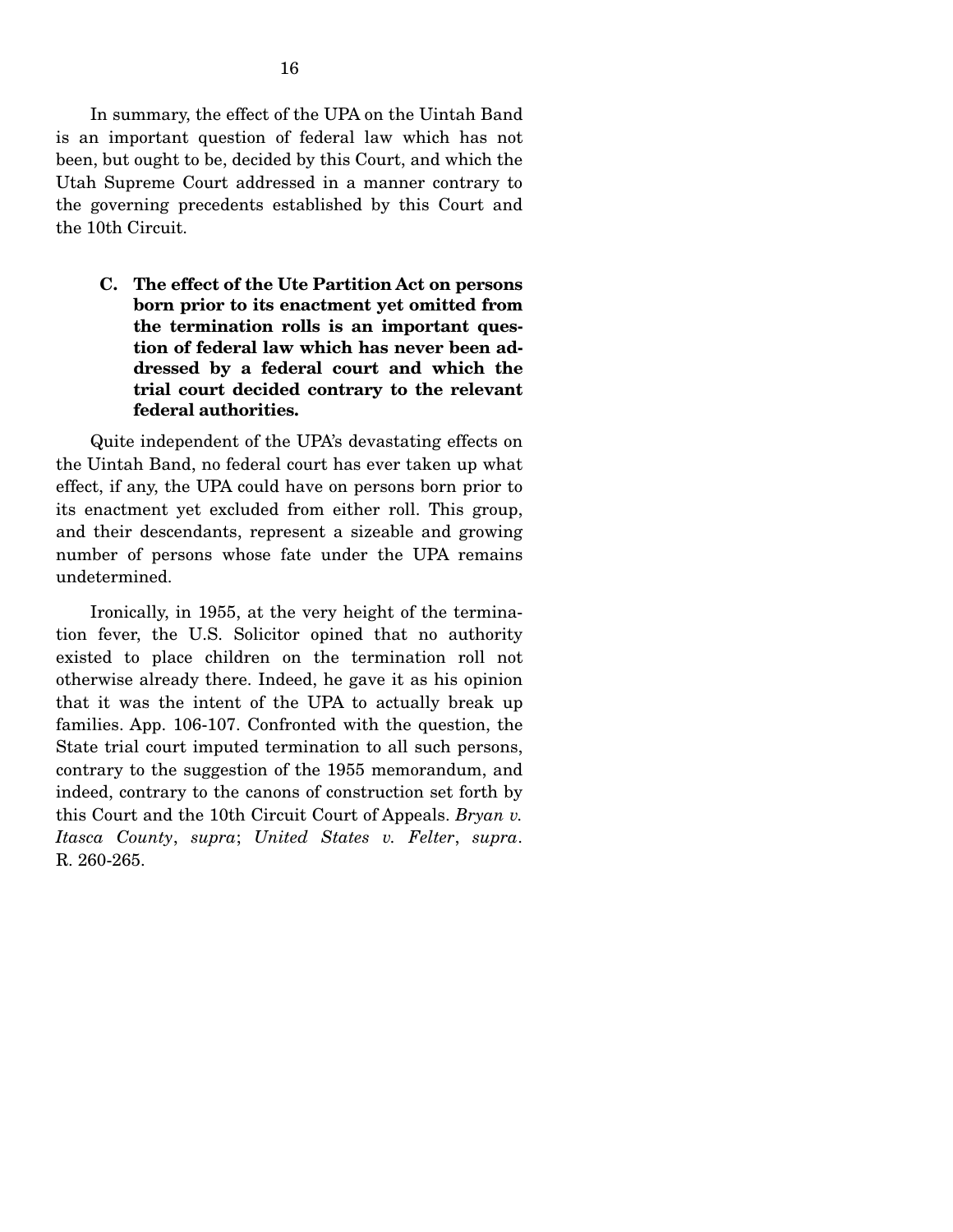It is important that this Court address this question, not only to correct the error of the trial court, but to clarify the status and future of the substantial number of persons whose tribal rights and heritage are at stake.

#### **D. A dispositive ruling by this Court as to the effects and limits of the Ute Partition Act would bring an end to over 50 years of protracted litigation.**

 A grave injustice has been committed here. A termination act has been extended beyond its scope to not only terminate federal benefits, but to strip an entire people of their heritage, their identity, and their treaty rights. No other termination act has ever been so construed, and nothing in this termination act gives it such power. The UPA must be limited to its actual terms. Those terms were merely to terminate federal supervision over the Uintah Band, not to terminate its existence and appropriate its name and rights to two rival tribes. Likewise, the UPA could not extinguish the tribal rights of persons excluded from the termination rolls completely. By addressing these timely questions, this Court can finally bring an end to over 50 years of fractious litigation.

#### **CONCLUSION**

--------------------------------- ♦ ---------------------------------

 It is as important to understand what this case is not about as well as what it is. This Petition is *not* a challenge to the validity of the Ute Partition Act, but only a request that the Act be limited to its actual terms under the law.

 Likewise, this Petition is *not* a backhanded attempt to obtain federal recognition for the Uintah Band, but merely